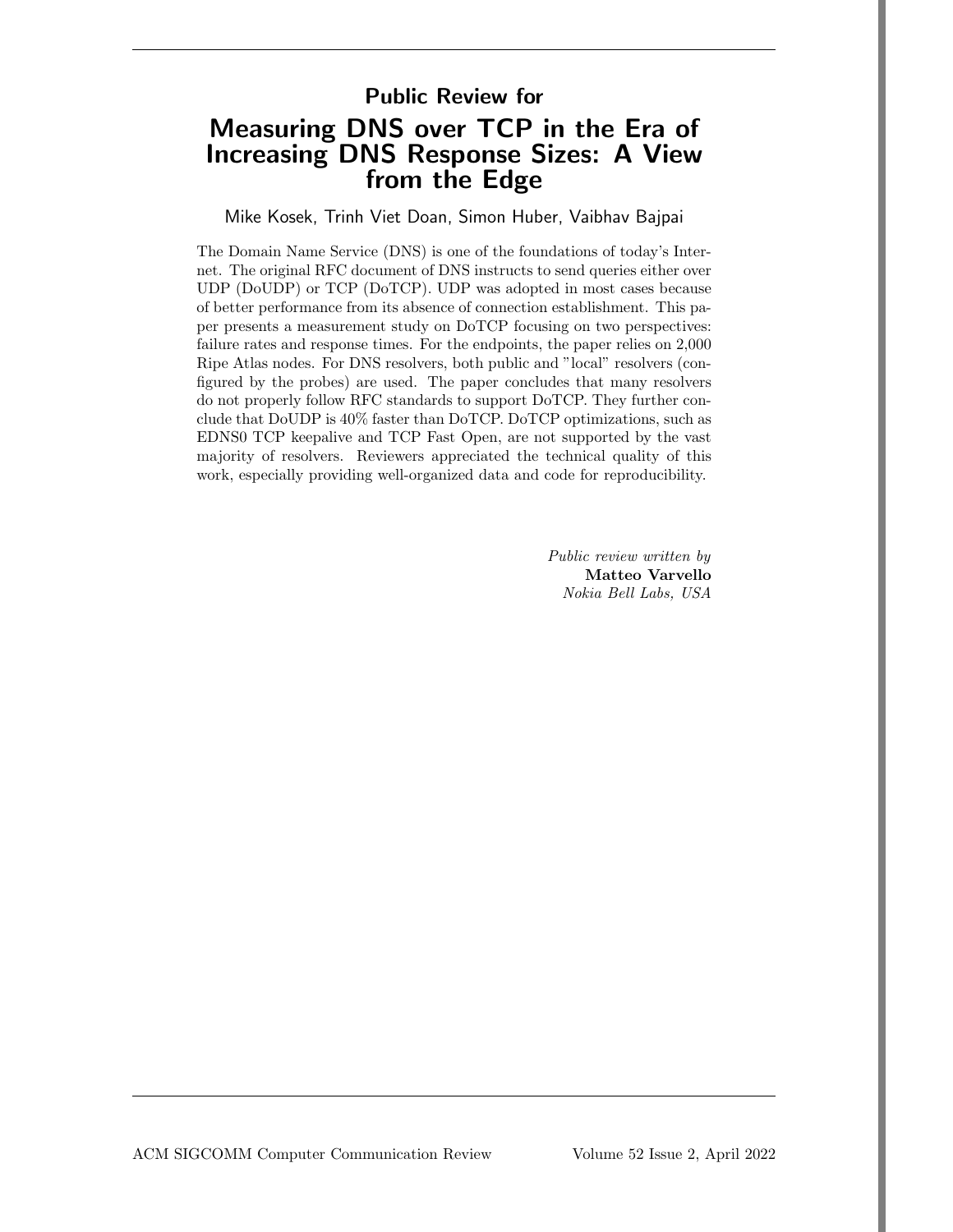# Measuring DNS over TCP in the Era of Increasing DNS Response Sizes: A View from the Edge

Mike Kosek Technical University of Munich kosek@in.tum.de

Simon Huber Technical University of Munich simon.huber@tum.de

## ABSTRACT

The Domain Name System (DNS) is one of the most crucial parts of the Internet. Although the original standard defined the usage of DNS over UDP (DoUDP) as well as DNS over TCP (DoTCP), UDP has become the predominant protocol used in the DNS. With the introduction of new Resource Records (RRs), the sizes of DNS responses have increased considerably. Since this can lead to truncation or IP fragmentation, the fallback to DoTCP as required by the standard ensures successful DNS responses by overcoming the size limitations of DoUDP. However, the effects of the usage of DoTCP by stub resolvers are not extensively studied to this date. We close this gap by presenting a view at DoTCP from the Edge, issuing 12.1M DNS requests from 2,500 probes toward Public as well as Probe DNS recursive resolvers. In our measurement study, we observe that DoTCP is generally slower than DoUDP, where the relative increase in Response Time is less than 37% for most resolvers. While optimizations to DoTCP can be leveraged to further reduce the response times, we show that support on Public resolvers is still missing, hence leaving room for optimizations in the future. Moreover, we also find that Public resolvers generally have comparable reliability for DoTCP and DoUDP. However, Probe resolvers show a significantly different behavior: DoTCP queries targeting Probe resolvers fail in 3 out of 4 cases, and, therefore, do not comply with the standard. This problem will only aggravate in the future: As DNS response sizes will continue to grow, the need for DoTCP will solidify.

## CCS CONCEPTS

• Networks  $\rightarrow$  Network measurement; Transport protocols;

## **KEYWORDS**

Domain Name System, Transmission Control Protocol, DNS over TCP, RIPE Atlas

## 1 INTRODUCTION

The Domain Name System (DNS) is one of the most crucial parts of the Internet, taking part in almost every connection of any service. The original standard defined the usage of DNS over UDP (DoUDP) as well as DNS over TCP (DoTCP) [\[28,](#page-10-0) [29\]](#page-10-1). However, UDP has become the predominant protocol used in the DNS [\[38,](#page-11-0) [39\]](#page-11-1) due to its latency benefits, given its absence of connection establishment and state handling.

Trinh Viet Doan Technical University of Munich doan@in.tum.de

Vaibhav Bajpai CISPA Helmholtz Center for Information Security bajpai@cispa.de

With the introduction of new RRs such as AAAA (IPv6 support) [\[34\]](#page-10-2) or RRSIG (DNSSEC) [\[49\]](#page-11-2), the sizes of DNS responses have increased considerably [\[27,](#page-10-3) [35\]](#page-10-4). The most recent efforts to establish a generic format within the DNS to provide clients with information on how to access a service using the SVCB (Service Binding) RR [\[51\]](#page-11-3), which also provides the configuration required for TLS Encrypted Client Hello [\[45\]](#page-11-4), will continue this trend of increasing DNS response sizes.

To increase the original DoUDP response size limit of 512 bytes [\[29\]](#page-10-1), the Extension Mechanisms for DNS (EDNS(0)) [\[14,](#page-10-5) [56\]](#page-11-5) were introduced to allow requests and responses of up to 65,535 bytes. However, when a DoUDP request or response exceeds the limit of either the original 512 bytes or the  $EDNS(0)$  size signaled, it is marked astruncated, which results in fallback to DoTCP [\[6,](#page-10-6) [17\]](#page-10-7): Due to the connection-oriented nature of TCP, DoTCP overcomes the size limitations of DoUDP and ensures a successful DNS response.

Several studies investigate the EDNS(0) Buffer Sizes used by requests issued from recursive resolvers to authoritative servers, finding that buffer sizes falling short of or exceeding the recommended limits remain the predominant sizes [\[38,](#page-11-0) [39\]](#page-11-1). While this poses a risk for truncation as well as IP fragmentation, the effects of these issues on the DNS are extensively studied [\[7,](#page-10-8) [22,](#page-10-9) [39,](#page-11-1) [55,](#page-11-6) [57\]](#page-11-7). Inherently, DNS over TLS (DoT) and DNS over HTTPS (DoH) circumvent these issues by using TCP as the underlaying transport protocol. However, their adoption by recursive resolvers is still low [\[16,](#page-10-10) [36,](#page-11-8) [52\]](#page-11-9), and both protocols aid the trend of Internet centralization [\[19,](#page-10-11) [38\]](#page-11-0). Hence, the need for DoTCP will solidify in the future. A contemporary study on DoTCP [\[37\]](#page-11-10) has looked at its support in the wild; the authors find a lack of proper TCP fallback and DoTCP adoption in numerous cases, although resolvers should already support DoTCP as required by the standard [\[17\]](#page-10-7). In general, the effects of DoTCP usage by stub resolvers in terms of Failure Rates and Response Times are not yet extensively studied.

We close this gap by presenting a unique view on DNS over TCP from the Edge, evaluating Failure Rates (see [§ 4\)](#page-5-0) and Response Times (see  $\S$  5). Using the RIPE Atlas (RA) platform [\[46\]](#page-11-11), we issue 12.1M DNS requests from the stub resolvers of 2,500 probes toward Public as well as Probe DNS recursive resolvers over both DoTCP and DoUDP (see [§ 3\)](#page-2-0).

Failure Rates. While failure rates over DoTCP are comparable with DoUDP for Public resolvers, DoTCP failure rates for Probe resolvers are significantly higher. As such, DoTCP queries targeting Probe resolvers fail in 3 out of 4 cases, and, therefore, do not comply with the standard.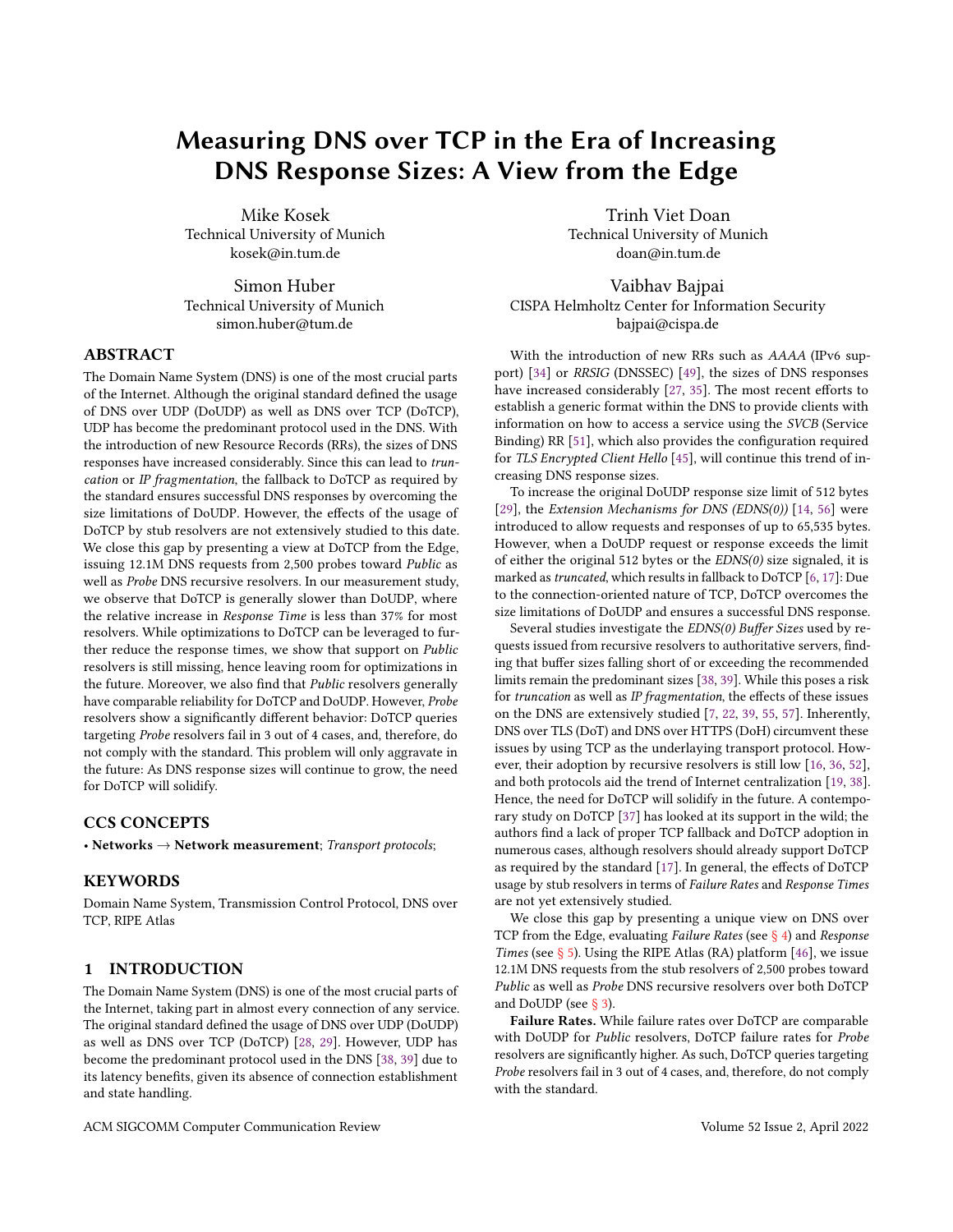With respect to the largest Autonomous Systems (ASes) in terms of probes, we find that failure rates over DoTCP for most pairings of ASes and Public resolvers are low, roughly matching the respective failure rates over DoUDP. However, our observation also hints at path-specific issues between the COMCAST and ORANGE ASes and OpenNIC, where nearly all DoTCP AND DoUDP requests fail. Looking at Probe resolvers, we again observe high failure rates over DoTCP across all ASes, indicating that Probe resolvers still lack reliable and vast support for DoTCP.

Response Times. Response times over DoTCP are highly varying depending on the continent of the RA probes location for Public and Probe resolvers. Overall, we find DoTCP to be slower than DoUDP for nearly all pairings of continent and resolver. However, when considering the response time differences between both protocols, the relative increase over all continents is less than 37% for most Public and Probe resolvers.

Moreover, our evaluation shows that Public resolver lack DoTCP optimization, not offering support for EDNS0 TCP keepalive and TCP Fast Open (TFO), with the latter only being supported by Google. However, using the TFO cookie in subsequent connections to Google was only successful in rare cases: Due to the connection reset following the refused TFO cookie, the usage of TFO on Google actually increases the response time in the majority of cases.

Outline. In [§ 2](#page-2-1) we present related work, followed by our methodology and an overview of our dataset in  $\S$  3. We discuss our failure rate analysis in  $\S$  4, followed by the response time analysis in  $\S$  5. Limitations and future work are discussed in  $\S$  6 before we conclude the paper with  $\S$  7.

## <span id="page-2-1"></span>2 RELATED WORK

Extension Mechanisms for DNS (EDNS(0)) are now commonly used in the DNS [\[8,](#page-10-13) [32\]](#page-10-14), e.g., to add more information to a DNS message, thereby increasing its size. However, DNS requests and responses exceeding the path Maximum Transmission Unit (MTU) cause IP fragmentation, which can lead to unreachability due to firewalls blocking fragmented IP packets, or failures due to recipients being unable to reassemble them [\[5,](#page-10-15) [17,](#page-10-7) [55\]](#page-11-6). In addition to the operational challenges this poses, several studies have shown that cache poisoning attacks using IP fragmentation can modify DNS responses [\[7,](#page-10-8) [22\]](#page-10-9).

To avoid IP fragmentation, multiple proposals exist to restrict the DoUDP payload size through EDNS(0) Buffer Size values. These limits should be in ranges of 1,220–1,472 bytes for IPv4 and 1,220– 1,452 bytes for IPv6 [\[20,](#page-10-16) [26,](#page-10-17) [30\]](#page-10-18). Most notably, the DNS flag day 2020 [\[18\]](#page-10-19) proposed a limit of 1,232 bytes for both IPv4 and IPv6, based on the minimum IPv6 MTU of 1,280 bytes.

Recent studies have shown that EDNS(0) Buffer Sizes of 1,232 bytes or less are already widely used in requests from recursive resolvers to authoritative servers, although 512 and 4,096 bytes remain the predominant sizes [\[38,](#page-11-0) [39\]](#page-11-1). While buffer sizes of 512 bytes pose the risk to trigger a truncation early, 4,096 bytes exceed the predominant path MTU of 1,500 bytes in the Internet [\[17\]](#page-10-7) and, therefore, pose a risk for IP fragmentation. With DNS response sizes becoming larger in general [\[27,](#page-10-3) [35\]](#page-10-4), truncation as well as IP fragmentation rates will likely increase, and ultimately lead to increased DoTCP usage in the future.

Several studies investigate the effects of truncation [\[39,](#page-11-1) [55,](#page-11-6) [57\]](#page-11-7) and IP fragmentation [\[7,](#page-10-8) [20,](#page-10-16) [22,](#page-10-9) [39\]](#page-11-1) on DNS, although they do not focus on DoTCP in detail. A general recommendation is to prefer DoTCP over DoUDP in order to avoid IP fragmentation in the DNS [\[5,](#page-10-15) [18,](#page-10-19) [20\]](#page-10-16). However, a recent study [\[15\]](#page-10-20) shows that ICMP messages can be leveraged to trigger IP fragmentation on DoTCP as well, thereby questioning this recommendation.

Other related work studies the adoption and performance of novel DNS protocols like DoT [\[16,](#page-10-10) [25,](#page-10-21) [36,](#page-11-8) [52\]](#page-11-9) as well as DoH [\[16,](#page-10-10) [25,](#page-10-21) [36\]](#page-11-8), and how they compare to DoUDP [\[25,](#page-10-21) [52\]](#page-11-9) in terms of Failure Rates and Response Times. However, researchers as well as operators express concerns due to both protocols aiding the trend of Internet centralization [\[19,](#page-10-11) [38\]](#page-11-0). Nevertheless, both DoT and DoH inherently solve the issues of truncation and IP fragmentation in the DNS, yet, their adoption by recursive resolvers is still low [\[16,](#page-10-10) [36,](#page-11-8) [52\]](#page-11-9).

Considering these evolutions in the DNS, DoTCP is needed to prevent truncation and IP fragmentation until DoT or DoH are more widely adopted. While DoTCP should already be usable to date as required by the standard [\[17\]](#page-10-7), the effects of its usage in terms of Failure Rates and Response Times are not yet extensively studied.

### <span id="page-2-0"></span>3 METHODOLOGY AND DATASET

To study DoTCP from the Edge, we perform distributed DNS measurements using the RIPE Atlas (RA) platform [\[46\]](#page-11-11).

#### <span id="page-2-2"></span>3.1 Measurement Design

Measurement Probes. We select RA hardware probes with the home user tag excluding Anchor probes: The home tag is used to identify RA probes operating in residential home networks, of which we find 3,364 probes. Additionally, we only select probes using hardware version 3 or later due to possible load issues [\[2,](#page-10-22) [24\]](#page-10-23). Of the remaining 2,815 probes, we select 2,500 probes randomly for our measurement study. From these targeted 2,500 probes, 2,363 probes ultimately execute the measurements (of which 2,361 include location information); the remaining probes were offline or were not considered by the RA scheduler during the measurement period. The final set of probes is distributed across the globe in 83 different countries and 655 distinct ASes. Table [1](#page-3-0) shows the absolute and relative number of the probes per continent and per AS for the top 10 ASes based on the number of probes. The relative number is calculated based on 2,361 probes with location information for the continent-based analysis, whereas the AS-based analysis covers 2,363 probes in total. Note that the locations of the probes are biased toward Europe (EU) and North America (NA), as most of the used probes (88.01%) are deployed in these continents. Similarly, the top 10 source ASes connect more than a quarter of the used probes (27.04%) and are also biased towards EU and NA: While COMCAST, ATT, and UUNET are NA-based, the remaining 7 ASes are EU-based. Hence, our observations are limited by the probes' locations and networks (see [§ 6\)](#page-9-0).

Public Resolvers. For the measurement targets, we select 10 Public recursive resolvers based on their usage in related work (see [§ 2\)](#page-2-1), querying the IPv4 anycast addresses listed in Table [2.](#page-3-1)

Probe Resolvers. In addition to the public recursive resolvers, we also query the recursive resolvers configured locally on the probes for comparison. While every RA probe can be configured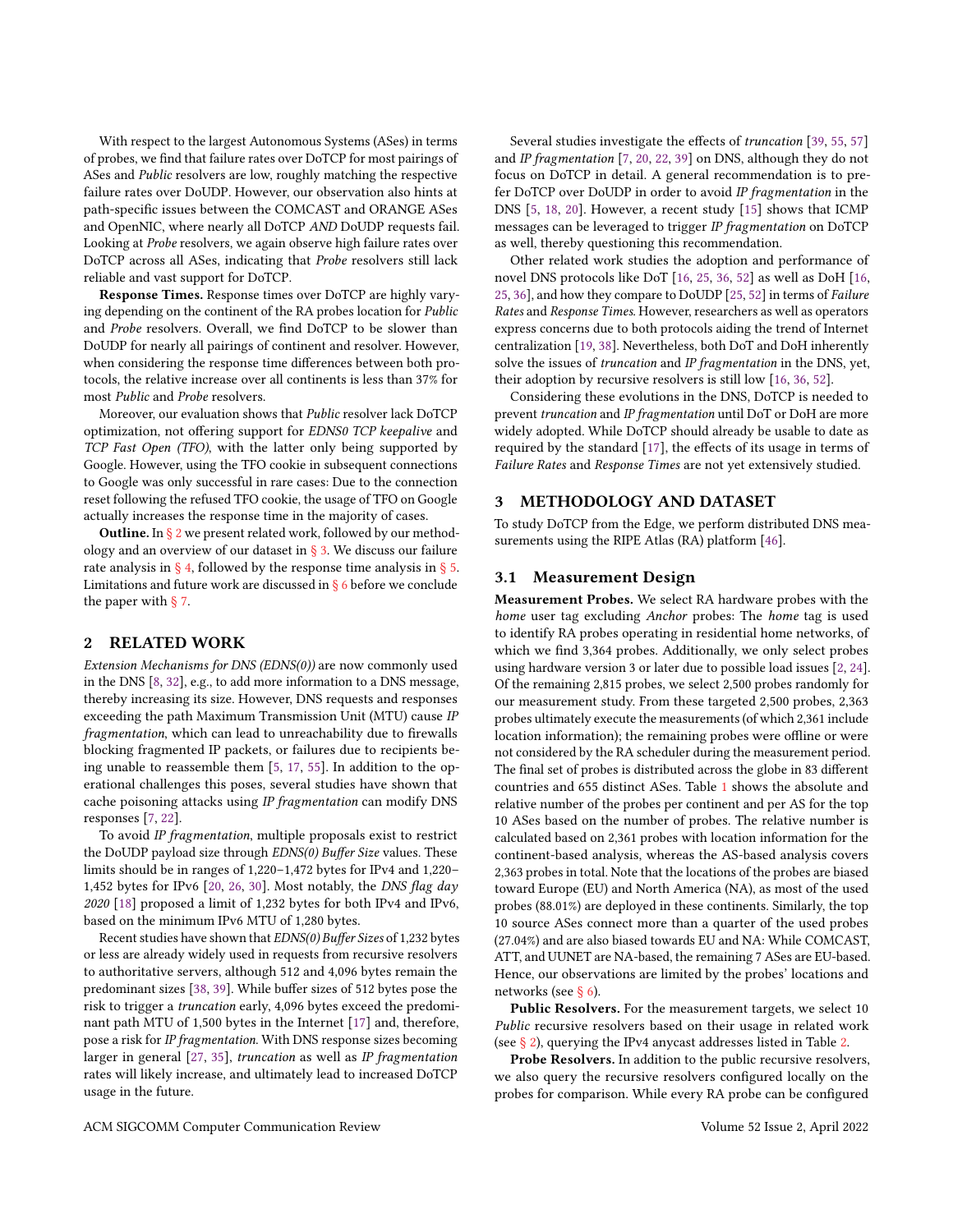<span id="page-3-0"></span>Table 1: Distribution of 2,361 RIPE Atlas probes by geographical location (continent) of the probes (top) and by AS for the top 10 ASes based on number of probes (bottom).

| Type       | Location             | <b>Number of Probes</b> |
|------------|----------------------|-------------------------|
|            | Europe (EU)          | 1,636 (69.29%)          |
|            | North America (NA)   | 442 (18.72%)            |
| Continent  | Asia (AS)            | 149 (6.31%)             |
|            | Oceania (OC)         | 71 (3.01%)              |
|            | South America (SA)   | 33 (1.40%)              |
|            | Africa (AF)          | 30 (1.27%)              |
|            | DTAG (AS3320)        | 127 (5.37%)             |
|            | COMCAST (AS7922)     | 96 (4.06%)              |
|            | VODANET (AS3209)     | 93 (3.94%)              |
|            | PROXAD (AS12322)     | 89 (3.77%)              |
| Autonomous | ORANGE (AS3215)      | 70 (2.96%)              |
|            | ATT (AS7018)         | 39 (1.65%)              |
| System     | <b>UUNET</b> (AS701) | 35 (1.48%)              |
|            | <b>TNF (AS33915)</b> | 33 (1.40%)              |
|            | NTL (AS5089)         | 29 (1.23%)              |
|            | IBSNAZ (AS3269)      | 28 (1.18%)              |
|            | others               | 1,724 (72.96%)          |

## <span id="page-3-1"></span>Table 2: Evaluated Public Recursive Resolvers and their queried IPv4 Anycast Addresses

| <b>Public Recursive Resolver</b> | <b>IPv4 Anycast Address</b> |
|----------------------------------|-----------------------------|
| CleanBrowsing                    | 185.228.168.9               |
| Cloudflare DNS                   | 1.1.1.1                     |
| Comodo Secure DNS                | 8.26.56.26                  |
| Google Public DNS                | 8.8.8.8                     |
| Neustar UltraDNS                 | 64.6.64.6                   |
| OpenDNS                          | 208.67.222.222              |
| OpenNIC                          | 185.121.177.177             |
| Quad9                            | 9.9.9.9                     |
| UncensoredDNS                    | 91.239.100.100              |
| Yandex.DNS                       | 77.88.8.8                   |

with multiple resolvers, every DNS measurement which sets the use\_probe\_resolver option is issued to every locally configured resolver. Hence, one DNS measurement request might result in more than one result per probe; the average number of configured resolvers per probe was 2.1. Based on the source IP address of the DNS responses, we exclude any known unicast or anycast IP address used by the Public resolvers listed in Table [2](#page-3-1) for a more accurate distinction and comparison: The final set is denoted as Probe resolvers and represents Internet Service Provider (ISP) as well as alternative public DNS services.

DNS Queries. We issue DNS queries for A records using DoTCP as well as DoUDP. For these queries, we include the EDNS(0) OPT RR with an EDNS(0) Buffer Size of 1,232 bytes as proposed by the DNS flag day 2020 [\[18\]](#page-10-19), thereby signaling support to receive DNS responses of up to 1,232 bytes.

To cover a diversity of different domains, which allows us to investigate possible differences between their popularity and region, we construct a set of 200 domains from the Alexa Global and Country Top lists as of March 29, 2021 [\[1\]](#page-10-24). We sample 150 popularity-focused domains by splitting the Global Top 1M list into 10 evenly-sized bins of 100k each (by rank order) and select the 15 highest-ranked domains of each bin. For the remaining 50 domains, we determine the countries with the highest numbers of deployed RA probes, additionally considering all continents. For each of those countries (BR, DE, GB, IT, JP, NL, NZ, RU, US, ZA), we choose the 5 highest-ranked domains of the associated country code Top-Level Domain (e.g., .br, .de, .co.uk), ultimately resulting in 50 region-focused domains. Nevertheless, as we do not find any significant deviations for Failure Rates or Response Times, we do not further distinguish between the domains in our analyses.

To counter limitations of a) the RA platform, which enforces the Recursion Desired bit on measurements to Probe but not to Public Resolvers [\[47\]](#page-11-12), as well as b) Public resolvers utilizing different caching strategies that cannot ensure cached records when using the RA platform [\[44\]](#page-11-13), we issue queries to be resolved recursively in order to ensure uncached DNS responses, which enables comparable results of Public and Probe resolvers. This is achieved by two means:

- (1) Unique Prefixes. We add Unique Prefixes to our 200 domains, which consist of the probe ID and the timestamp of the DNS request.
- (2) Recursion Desired. For Probe Resolver measurements, the Recursion Desired (RD) bit is set by default and enforced on RIPE Atlas for privacy protection [\[47\]](#page-11-12). However, the bit is NOT set by default for Public resolver measurements, so we explicitly set the RD bit for all measurements.

While (1) ensures that the queried domain does not exist and is, therefore, not cached, (2) ensures that the resolver will recursively resolve the requested domain. If Recursion Desired would NOT be set, a query would NOT be recursively resolved but instead be directly responded to by the resolver, even if the queried domain was NOT cached or a wildcard matched the queried domain [\[23,](#page-10-25) [44\]](#page-11-13). Hence, setting Recursion Desired on all measurements is required to compare Public to Probe resolvers. Moreover, as the overhead of the authoritative resolver lookup is identical on both DoTCP and DoUDP, the overhead is canceled out for both protocols when analyizing the differences in Response Times as presented in [§ 5,](#page-7-0) which enables the comparison of DoTCP and DoUDP measurements.

Ethical Considerations. The measurement study does not raise any ethical concerns, as we exclusively use RIPE Atlas probes hosted by volunteers, who explicitly agree with publication of the collected data through the RIPE Atlas Service Terms and Conditions [\[48\]](#page-11-14). We further query unique domains and set the RD bit to ensure recursive name resolution and to avoid cache snooping. Moreover, we aggregate the collected data for the analyses and do not discuss individual probes (or their IP addresses or location coordinates) to preserve the privacy of the voluntary probe hosts.

Reproducibility. In order to enable the reproduction of our findings [\[3\]](#page-10-26), we make the raw data of our measurements as well as the analysis scripts and supplementary files publicly available on GitHub<sup>[1](#page-3-2)</sup>. Please also refer to the appendix for detailed instructions.

<span id="page-3-2"></span><sup>1</sup><https://github.com/kosekmi/2022-ccr-dns-over-tcp-from-the-edge>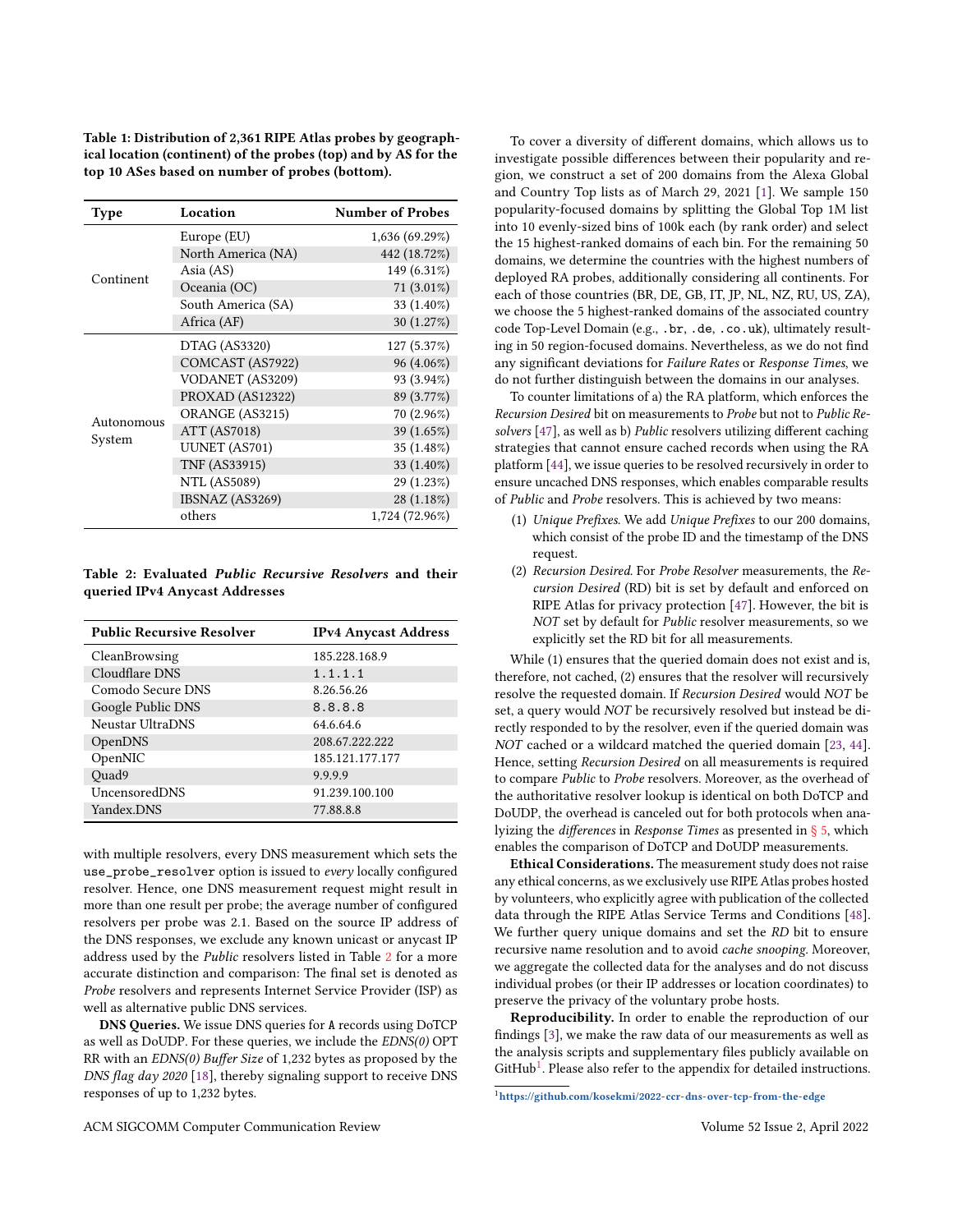<span id="page-4-0"></span>Table 3: Dataset Overview: Sample Sizes, Failure Rates, Failure Reasons, and EDNS(0) Buffer Sizes for Public and Probe recursive resolvers for DoTCP and DoUDP.

|                                      | Public<br><b>DoTCP</b> | Public<br><b>DoUDP</b> | Probe<br><b>DoTCP</b> | Probe<br><b>DoUDP</b> |  |  |  |
|--------------------------------------|------------------------|------------------------|-----------------------|-----------------------|--|--|--|
| Samples                              |                        |                        |                       |                       |  |  |  |
| $-$ Total                            | 4,655,635              | 4,656,086              | 454,151               | 454,417               |  |  |  |
| $-$ Successful                       | 4,282,559              | 4,279,568              | 113,728               | 447,009               |  |  |  |
| - Failure Rate                       | 8.01%                  | 8.09%                  | 74.96%                | 1.63%                 |  |  |  |
| <b>Failure Reasons</b>               |                        |                        |                       |                       |  |  |  |
| $-$ TUCONNECT                        | 4.79%                  |                        | 74.72%                |                       |  |  |  |
| $-$ Timeout                          | 3.22%                  | 8.09%                  | 0.24%                 | 1.63%                 |  |  |  |
| $-$ Socket                           |                        | >0.01%                 |                       |                       |  |  |  |
| $-$ other                            | >0.01%                 |                        | -                     |                       |  |  |  |
| <b>EDNS(0) Buffer Sizes in bytes</b> |                        |                        |                       |                       |  |  |  |
| $-512$                               | 26.52%                 | 26.35%                 | 42.11%                | 28.43%                |  |  |  |
| $-1232$                              | 37.51%                 | 44.73%                 | 31.60%                | 29.93%                |  |  |  |
| $-4096$                              | 35.59%                 | 28.22%                 | 21.61%                | 27.61%                |  |  |  |
| $-$ other                            | 0.29%                  | 0.31%                  | 3.34%                 | 8.17%                 |  |  |  |
| $-$ none                             | 0.09%                  | 0.39%                  | 1.33%                 | 5.87%                 |  |  |  |

## <span id="page-4-1"></span>3.2 Dataset Overview

Dataset Preparation. Overall, we issue a total of 12.1M DNS queries (2,500 *probes*  $\times$  (10 *Public Resolvers* + on avg. 2.1 *Probe* Resolvers)  $\times$  200 domains (with 1 query per domain)  $\times$  2 Protocols with DoUDP and DoTCP) as part of our measurement study in April 2021. As stated in  $\S 3.1$ , 2,363 probes execute the measurements and remain in the analysis dataset. While we explicitly state the IPv4 addresses to be used by our requests to Public resolvers, recall that requests to Probe resolvers are issued to every locally configured resolver, hence, also over IPv6. As we focus on IPv4 exclusively in this paper, we leave a comparative study between IPv4 and IPv6 open for future work. Thus, we exclude all measurements with IPv6 destination addresses (17,556 samples).

In total, we take 4,655,635 Public DoTCP, 4,656,086 Public DoUDP, 454,151 Probe DoTCP, and 454,417 Probe DoUDP samples into account for our analyses (see Table [3\)](#page-4-0).

EDNS(0) Buffer Sizes. The EDNS(0) Buffer Size option allows a DoUDP packet to extend its size beyond the default 512 bytes [\[29\]](#page-10-1), where the signaled buffer size should represent the maximum UDP payload size which the network of the sender can handle [\[14,](#page-10-5) [56\]](#page-11-5). For our queries, we include an  $EDNS(0)$  Buffer Size (see [§ 3.1\)](#page-2-2) in order to check whether the Public and Probe recursive resolvers support extended buffer sizes through EDNS(0). If supported, the recursive resolver signals its maximum EDNS(0) Buffer Size back to the requestor, i.e., the maximum UDP payload size which the resolver's network stack should be able to process. While the resolver knows both the maximum EDNS(0) Buffer Size of the requestor as well as its own, the resolver should use the minimum of both signaled values for the actual DNS response so that both endpoints can process the packets accordingly. Nevertheless, as the signaled EDNS(0) Buffer Sizes only represent the maximum buffer sizes that the endpoints should support, the actual size of the response can still exceed the path MTU. Moreover, the EDNS(0) Buffer Size is

often configured manually [\[4,](#page-10-27) [53\]](#page-11-15), defaulting to sizes which might not be supported by the network in the first place.

Recent work (see  $\S$  2) studies the usage of *EDNS(0)* Buffer Sizes for DNS requests issued from recursive resolvers to authoritative servers [\[38,](#page-11-0) [39\]](#page-11-1). In these studies, the authors also observe the rate of DoTCP usage on their authoritative servers vantage points: In the first study [\[38\]](#page-11-0), the authors focus on DNS cloud providers and find that DoTCP is used in up to 15% of requests issued by Facebook. In comparison, other evaluated providers (Amazon, Cloudflare, Google, Microsoft) show a usage of only 5% or below as of 2020. Similarly, the second study [\[39\]](#page-11-1) shows a DoTCP usage of around 3–5% of requests as of 2020. In addition, the authors also evaluate constructed responses of authoritative servers to stub resolvers with a DoUDP size of 1,744 bytes, finding that 6.9% of responses and 3.9% of probes timed out, and, thus, lead to DoTCP fallback.

While we do not control the actual size of the DNS responses, we are not able to quantify the actual occurrence of DoTCP fallback on responses from recursive to stub resolvers (see  $\S$  6). However, our observations complement the aforementioned related studies (between recursive resolvers and authoritative servers) by presenting the signaled EDNS(0) Buffer Sizes for DoUDP requests issued from recursive to stub resolvers, for which we observe a similar distribution. Since the buffer sizes stated in Table [3](#page-4-0) are only relevant for DoUDP, we did not analyze the observed differences between DoUDP and DoTCP. Hence, we detail our observations using DoUDP in the following, but include DoTCP for completeness.

We measure that 44.73% of DoUDP requests issued to Public resolvers and 29.93% of DoUDP requests issued to Probe resolvers respond with a buffer size of 1,232 bytes, which complies with the suggested value of the DNS flag day  $2020$  [\[18\]](#page-10-19) and also honors the limits discussed by other proposals [\[20,](#page-10-16) [26,](#page-10-17) [30\]](#page-10-18). Notably, unbound [\[53\]](#page-11-15) as well as  $BIND9$  [\[4\]](#page-10-27) changed their default  $EDNS(0)$ Buffer Sizes to 1,232 bytes following the DNS flag day in 2020. However, 26.35% of Public and 28.43% of Probe resolvers respond with a buffer size of 512 bytes, and 28.22% of Public and 27.61% of Probe resolvers respond with 4,096 bytes.

Most Public resolvers use a single EDNS(0) Buffer Size predominantly (>95%). Cloudflare, UncensoredDNS, and Yandex primarily use 1,232 bytes, while Comodo and OpenDNS use 4,096 bytes. On the other hand, CleanBrowsing and Google mainly use 512 bytes, whereas OpenNIC (75.4% with 4,096 bytes; 23.8% with 1,232 bytes), Quad9 (48.5% with 1,232 bytes; 49.8% with 512 bytes), and Neustar (50.2% with 1,232 bytes; 49.0% with 4096 bytes) show a mixed usage of buffer sizes instead.

Notably, our observations on Google responding with an EDNS(0) Buffer Size of 512 bytes in 98.0% of cases does differ to the observation made by [\[38\]](#page-11-0). The authors find that 24% of requests from Google to authoritative servers use EDNS(0) Buffer Sizes of up to 1,232 bytes, with the remaining 76% primarily using 4,096 bytes instead. Mapping our results to these observations shows that Google uses different EDNS(0) Buffer Sizes on stub-facing resolvers in comparison to authoritative-facing resolvers.

Other EDNS(0) Buffer Sizes are seen in 0.31% of cases for Public resolvers, and 8.17% of cases for Probe resolvers. Public resolvers show no buffer size greater than 4,096 bytes; in contrast, Probe resolvers exceed this value in 0.95% of cases with buffer sizes of 8,192 bytes (0.34%), 65,494 bytes (0.58%), and 65,535 bytes (0.03%).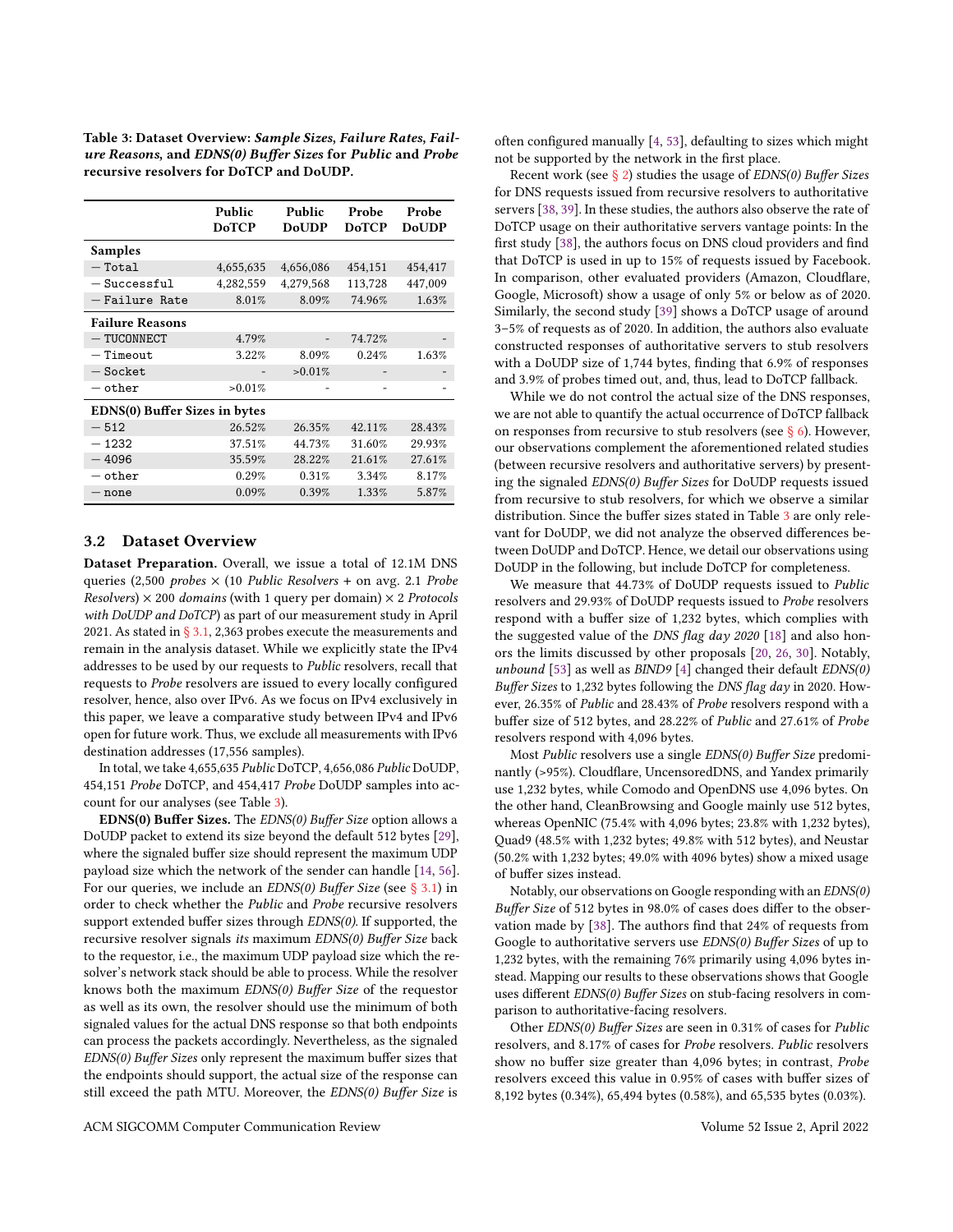Our observations show, that DNS responses from recursive to stub resolvers use EDNS(0) Buffer Sizes of 512 and 4,096 bytes in more than 55% of cases, thereby falling considerably short of or exceeding the recommended limits. While these results allow us to put our observations into perspective, a comprehensive study on truncation and IP fragmentation for requests issued from stub to recursive resolvers is left for future work (see [§ 6\)](#page-9-0).

## <span id="page-5-0"></span>4 FAILURE RATES

In order to assess the reliability of DoTCP, we study the number of failures which the probes observe during their measurements. We define a measurement as failed if the probe did NOT receive a response from the queried resolver, and state the failure reasons according to the data provided by RIPE Atlas (RA): either due to issues with the TCP connection (TUCONNECT), with receiving a DNS response within 5 seconds (Timeout), or with sending the DNS request (Socket). We then determine the Failure Rate and Failure Reasons as the relative number of failures based on all measurements. Table [3](#page-4-0) lists the overall Failure Rates and Failure Reasons by Public and Probe resolver measurements for both DoTCP and DoUDP.

Public resolvers exhibit similar Failure Rates for both DoTCP (8.01%) and DoUDP (8.09%), showing that the reliability of DoTCP is comparable to that of DoUDP. In terms of Failure Reasons, almost all failures of DoUDP measurements to Public resolvers are attributed to Timeout, whereas DoTCP measurements to Public resolvers show TUCONNECT as the primary failure reason with 4.79%.

Note that RA does not provide more detail on TUCONNECT errors; previous work [\[52\]](#page-11-9) on DoT measurements using RA suggested that these failures are related to TLS negotiation errors. However, since we observe this behavior using TCP as well, it is more likely that TUCONNECT hints at issues with the (underlying) TCP connection instead, i.e., the RA probe is not able to establish a TCP connection with the recursive resolver (which in return causes a potential TLS negotiation to also fail).

More specifically, we attribute TUCONNECT to instances where the probe is informed about the unreachability of the contacted IP:Port combination by receiving a TCP RST to the probes TCP SYN packet, hence stating that the recursive resolver does not support DoTCP. On the other hand, a Timeout is recorded if loss occurs, or if no TCP RST is received, either due to not being elicited in the first place or due to being lost in transit. To substantiate this hypothesis, we issue RA DoTCP requests targeting a controlled recursive resolver: Thus, we are able to verify that elicited TCP RST packets result in TUCONNECT, whereas RA reports Timeout if no packet was sent in response to the TCP SYN. Please note that both failures might also occur if middleboxes drop the request, either silently (resulting in Timeout), or by eliciting a TCP RST packet themselves (resulting in TUCONNECT). Since we measure DoTCP from the edge, we cannot analyze possible path influences in more detail (see [§ 6\)](#page-9-0).

Evaluating Probe resolvers, a significantly different behavior is shown in comparison to Public: For DoUDP, Probe resolvers have a fairly low failure rate with 1.63%. However, measurements attempting DoTCP fail in 74.96% of the cases, with TUCONNECT accounting for 74.72% (remaining 0.24% Timeout), which indicates that vast support for DoTCP among Probe resolvers is lacking.

In particular, RFC 7766 [\[17\]](#page-10-7) states that implementations of authoritative servers, recursive resolvers, and stub resolvers MUST support DoTCP. In addition to the dominance of the TUCONNECT failure reason, the high failure rate of Probe resolvers for DoTCP in contrast to Public resolvers also indicates that these failures occur due to missing DoTCP support on the side of Probe resolvers. We suspect that this is due to most Probes using Customer-premises equipment (CPE) devices (e.g., home routers) as their resolvers, which typically forward DNS queries to an upstream DNS service operated by the ISP [\[50\]](#page-11-16): Out of the 74.96% DoTCP measurements that failed for the Probe resolvers (see Table [3\)](#page-4-0), 99.47% were issued to resolvers with private IPv4 addresses (i.e., 74.56% of all DoTCP measurements to Probe resolvers). Thus, the observation indicates that almost all of the measurements to Probe resolvers are forwarded from CPE devices to ISP resolvers which do not implement DoTCP, and therefore do not comply with the standard defined by RFC 7766 [\[17\]](#page-10-7).

Takeaway: While we find failure rates over DoTCP to be comparable with DoUDP for Public resolvers, DoTCP failure rates for Probe resolvers are significantly higher. As such, Probe resolvers cannot successfully return large DNS responses that require a fallback to DoTCP in 3 out of 4 cases, and, thus, do not comply with the standard.

By Continent. In order to investigate regional differences for DoTCP, we group the failures for each resolver and continent (based on geographic coordinates pulled from the RA probe API), and calculate the respective Failure Rates, as shown in Fig. [1](#page-6-0) (top). While the top row aggregates all Public resolvers, each of the 10 Public resolvers as well as the Probe resolvers are detailed in the remaining rows. Note that this layout is the same for all remaining (sub)plots in the paper.

We find that DoTCP Failure Rates vary between different resolvers, as the total Failure Rates across all continents (top left) are within the range of 1.2–2.8% for CleanBrowsing, Cloudflare, Google, OpenDNS, Quad9, and Yandex. On the other hand, Comodo, Neustar, OpenNIC, and UncensoredDNS show considerably higher Failure Rates with 10.8–23.3%. Notably, Comodo and UncensoredDNS also show TUCONNECT as the primary Failure Reason with 95% and 92% of failures, respectively. In contrast, we observe mixed Failure Reasons with comparable occurrences of TUCONNECT and Timeout for the remaining Public resolvers. This indicates that DoTCP is not offered universally on all Points of Presence (PoPs) of the Public resolvers, as our observations show no clear preference for one specific failure reason.

Further, Failure Rates for a specific resolver also differ between continents (Fig. [1](#page-6-0) top middle): E.g., we observe higher Failure Rates for most resolvers in South America (SA) and Asia (AS). Probe resolvers have Failure Rates of 63.7–78.1% across all continents, with resolvers in SA showing the lowest Failure Rates. We also find outliers in EU and NA, where Comodo (EU: 31.5%) and OpenNIC (NA: 45.3%) have significantly higher Failure Rates for DoTCP; OpenNIC further exhibits a higher failure rate in SA with 69.7%.

Comparing DoTCP and DoUDP, Fig. [1](#page-6-0) (bottom) presents the absolute Failure Rate differences (in percentage points) between the DoTCP and DoUDP measurements for the resolvers and continents (bottom middle); i.e., positive values (colored in red) indicate higher Failure Rates for DoTCP, whereas negative values (colored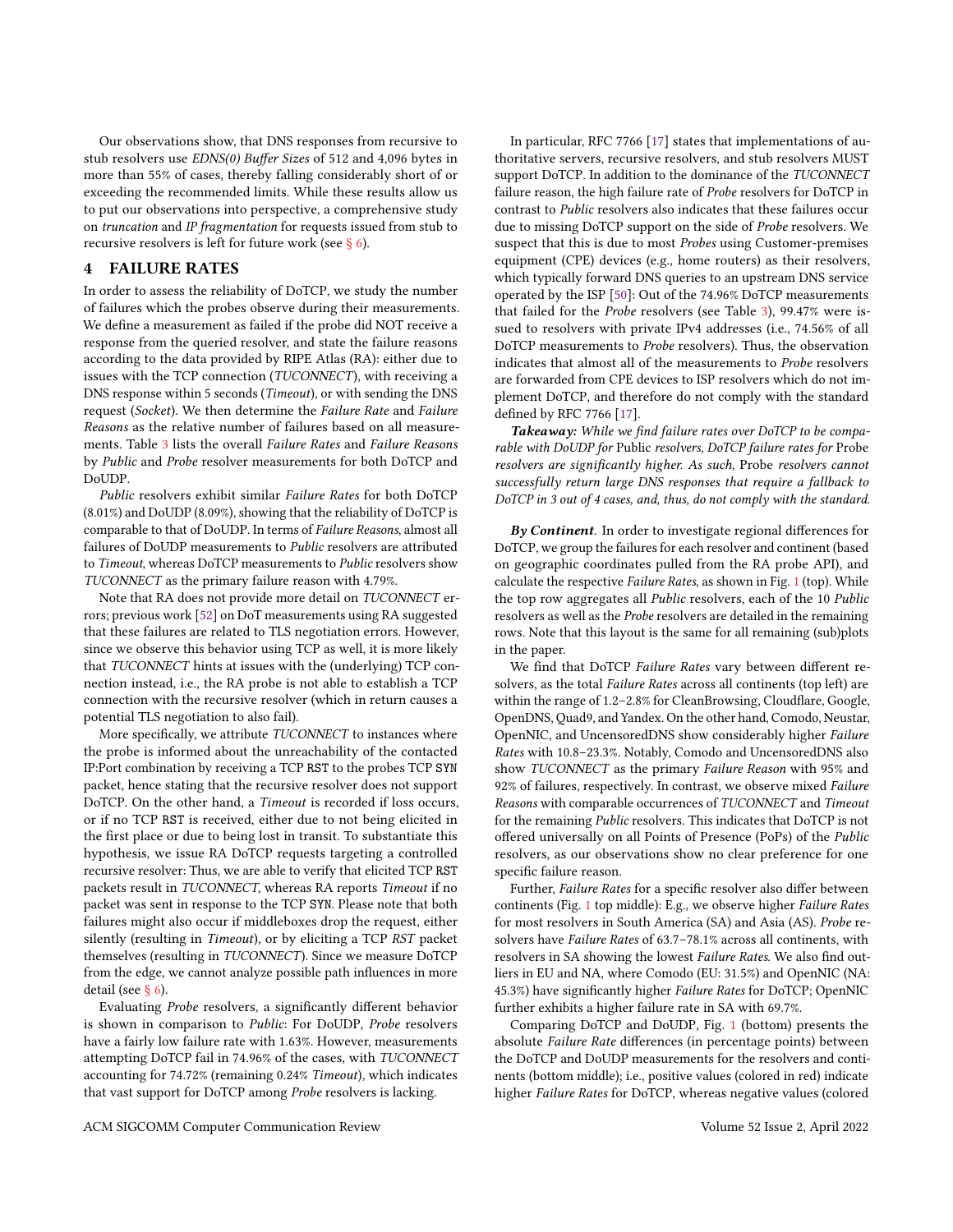<span id="page-6-0"></span>

| Public Resolver - 8.0%                                       | 8.1%                                              | 8.6%            | 8.3%                            | 2.7%          | 10.5%                               | 2.4%                                         | $-10.1\%$ 13.4% 12.0% 3.8% 11.1% 4.6%                                                     |                 |                                                   |              |                        | 3.9%                               | 4.0%              | 2.5% 12.9%          |  | 25%                                  |
|--------------------------------------------------------------|---------------------------------------------------|-----------------|---------------------------------|---------------|-------------------------------------|----------------------------------------------|-------------------------------------------------------------------------------------------|-----------------|---------------------------------------------------|--------------|------------------------|------------------------------------|-------------------|---------------------|--|--------------------------------------|
| CleanBrowsing - 1.8%                                         | 1.6%                                              | 1.8%            | 5.0%                            | 0.4%          | 0.2%                                | 0.8%                                         | $-2.6\%$                                                                                  | 2.2%            | 1.6%                                              | $0.2\%$ 0.4% | 0.2%                   | 0.0%                               | 0.7%              | $0.7\%$ 4.6%        |  |                                      |
| Cloudflare - 1.9%                                            | 1.7%                                              | 2.7%            | 3.3%                            | 0.1%          | 6.1%                                | 0.0%                                         | 2.3%                                                                                      | 2.2% 1.3%       |                                                   |              | $0.1\%$ 0.1% 2.7%      | 0.1%                               |                   | $0.2\%$ 2.0% 3.5%   |  | $20\%$ P                             |
| Comodo - 23.3%                                               | $-31.5%$                                          | 1.8%            | 16.0%                           | 0.0%          | 3.3%                                | 4.7%                                         | $-68.2\%$ 2.4% 69.2% 0.1% 0.1% 0.0%                                                       |                 |                                                   |              |                        | 0.7%                               |                   | $0.0\%$ 0.8% 69.3%  |  | Ó                                    |
| Google - 2.0%                                                | 1.7%                                              | 2.2%            | 5.6%                            | 0.1%          | 0.1%                                | 0.2%                                         |                                                                                           |                 | 2.2% 2.1% 2.2%                                    |              |                        | 0.1% 0.1% 0.1% 0.0% 0.0% 0.7% 3.5% |                   |                     |  | <mark>່</mark> - 15% <sup>ູ</sup> ້ບ |
| Neustar - 10.8%                                              | $-11.6%$                                          | 7.9%            | 14.8%                           | 8.2%          | 7.5%                                | 2.0%                                         | 6.3%                                                                                      |                 | 5.1% 11.0% 6.8% 1.4% 0.5% 16.2% 10.0% 3.0% 19.6%  |              |                        |                                    |                   |                     |  | ō                                    |
| OpenDNS - 1.2%                                               | 1.1%                                              | 1.4%            | 2.8%                            | 0.1%          | 0.2%                                | 0.2%                                         |                                                                                           | 1.4% 2.1% 1.2%  |                                                   |              | $0.2\%$ 0.1% 0.0% 0.1% |                                    | $0.1\%$           | $0.9\%$ 3.5%        |  |                                      |
| OpenNIC - 14.2%                                              | 5.8%                                              |                 | 45.3% 10.2%                     | 0.2%          | 69.7%                               | 3.5%                                         |                                                                                           | 2.2% 97.9% 1.1% |                                                   |              | 0.2% 100.0% 30.9% 4.4% |                                    |                   | 0.1% 2.0% 3.9%      |  | $-10\% \frac{1}{5}$                  |
| Ouad9 - 2.4%                                                 | 2.2%                                              | 2.6%            | 3.8%                            | 2.9%          | 2.2%                                | 4.8%                                         |                                                                                           | 2.9% 3.3% 1.8%  |                                                   |              |                        | $0.9\%$ 0.6% 1.2% 1.3%             | $0.9\%$ 2.5% 4.1% |                     |  |                                      |
| UncensoredDNS - 19.8%                                        | $-21.2%$                                          | 16.7%           | 18.9%                           |               | 14.2% 15.6%                         | 7.4%                                         | $-10.8\%$ 12.2% 28.3% 28.5% 8.0% 10.3% 10.2% 27.9% 9.7% 12.6%                             |                 |                                                   |              |                        |                                    |                   |                     |  | Failure<br>$-5%$                     |
| Yandex $-2.8%$                                               | 2.6%                                              | 4.1%            | 3.1%                            | $0.7\%$       | 0.5%                                | 0.8%                                         |                                                                                           |                 | 2.7% 4.7% 2.8% 0.7% 0.5% 0.5% 6.3% 0.5% 2.5% 4.2% |              |                        |                                    |                   |                     |  |                                      |
| Probe Resolver - 75.0%                                       |                                                   |                 |                                 |               | 78.1% 69.9% 64.2% 66.5% 63.7% 69.9% |                                              | -86.0% 54.4% 91.3% 78.0% 90.8% 79.5% 82.9% 75.8% 67.9% 81.3%                              |                 |                                                   |              |                        |                                    |                   |                     |  |                                      |
|                                                              |                                                   |                 |                                 |               |                                     |                                              |                                                                                           |                 |                                                   |              |                        |                                    |                   |                     |  | 0%                                   |
|                                                              |                                                   |                 |                                 |               |                                     |                                              |                                                                                           |                 |                                                   |              |                        |                                    |                   |                     |  | $20\%$ $\Delta$                      |
| Public Resolver - $-0.1\%$ - $1.1\%$                         |                                                   |                 |                                 |               | $-2.2\% -2.8\% -5.2\% -2.8\%$       | $-3.0\%$                                     | $-4.7\%$ $-1.6\%$ 3.3% $-3.2\%$ $-1.9\%$ $-4.4\%$ $-0.3\%$ $-2.8\%$ $-1.3\%$ 5.9%         |                 |                                                   |              |                        |                                    |                   |                     |  |                                      |
| CleanBrowsing - $-0.3\%$ - 0.0%                              |                                                   |                 |                                 |               | $-0.4\%$ $-3.0\%$ $-0.1\%$ $-0.2\%$ | $-0.1\%$                                     | $-0.6\%$ $-0.1\%$ 0.0% $-0.2\%$ $-0.4\%$ $-2.6\%$ $-0.2\%$ 0.0% $-0.1\%$ 0.1%             |                 |                                                   |              |                        |                                    |                   |                     |  | $-15%$ 긍                             |
| Cloudflare - $-0.1\%$ - $0.1\%$                              |                                                   | $-0.3\% -0.3\%$ |                                 | $0.0\%$       | $0.0\%$                             | $-0.2%$                                      | $-0.1\%$ 0.0% 0.0% $-0.2\%$ $-0.4\%$ $-2.5\%$ 0.0% $-0.1\%$ 0.1% $-0.1\%$                 |                 |                                                   |              |                        |                                    |                   |                     |  | e 10% -                              |
| Comodo - 21.0%                                               | $-29.9%$                                          |                 | $-1.9\%$ 8.8% $-1.2\%$ $-0.3\%$ |               |                                     | 4.2%                                         | $-66.0\% -2.7\%$ 67.5% $-0.4\% -1.2\% -3.7\% -1.5\% -0.4\% -0.1\%$ 64.9%                  |                 |                                                   |              |                        |                                    |                   |                     |  |                                      |
| Google - $-0.1\%$ - $-0.1\%$                                 |                                                   |                 |                                 |               |                                     | $-0.3\%$ $-0.5\%$ $-0.1\%$ $-0.1\%$ $-0.3\%$ | $-0.0\%$ $-0.1\%$ $-0.1\%$ $-0.3\%$ $-0.3\%$ $-2.6\%$ 0.0% $-0.2\%$ 0.0% $-0.1\%$         |                 |                                                   |              |                        |                                    |                   |                     |  | $-5%$                                |
| Neustar - $2.5%$                                             | $-6.1\%$                                          | 0.0%            |                                 |               |                                     | $-6.4\%$ $-28.0\%$ $-13.3\%$ $-22.0\%$       | $-1.3\%$ $-2.8\%$ 6.0% 2.2% $-3.2\%$ $-9.1\%$ 12.1% 5.7% $-2.1\%$ 11.5%                   |                 |                                                   |              |                        |                                    |                   |                     |  | $-0%$                                |
| OpenDNS - -0.3% - -0.1% -0.3% -3.0% -0.3% 0.0% -0.5%         |                                                   |                 |                                 |               |                                     |                                              | $-0.2\%$ $-0.1\%$ $-0.1\%$ $-0.1\%$ $-0.4\%$ $-2.6\%$ $-0.1\%$ $-0.1\%$ 0.0% $-0.1\%$     |                 |                                                   |              |                        |                                    |                   |                     |  | Difference                           |
| OpenNIC - -0.5%                                              | $-0.3\% -1.5\%$                                   |                 | 0.2%                            | $0.0\%$       | $-1.0\%$                            | $-0.4%$                                      | $-0.2\%$ 0.0% $-0.3\%$ $-0.3\%$ 0.0% $-3.1\%$ $-3.2\%$ $-0.3\%$ $-0.3\%$ 0.0%             |                 |                                                   |              |                        |                                    |                   |                     |  | $- -5%$                              |
| Ouad9 - $-1.1\%$ - $-1.8\%$                                  |                                                   | 0.3%            | $-0.1%$                         | 1.3%          | 1.4%                                | 3.0%                                         | $-7.1\%$ 0.7% $-7.0\%$ -0.6% $-0.2\%$ -1.9% 0.7% 0.4% 0.1% -6.9%                          |                 |                                                   |              |                        |                                    |                   |                     |  |                                      |
| UncensoredDNS -- 20.4%                                       | $-22.2\% -15.4\% -18.6\% -22.6\% -12.5\% -12.0\%$ |                 |                                 |               |                                     |                                              | $-9.8\%$ $-9.1\%$ $-31.8\%$ -31.0% $-11.6\%$ -11.8%-10.2% $-31.5\%$ -9.9% -9.3%           |                 |                                                   |              |                        |                                    |                   |                     |  |                                      |
| Yandex - -1.3% - -0.9% -1.8% -4.2% -1.1% -1.3% -1.1%         |                                                   |                 |                                 |               |                                     |                                              | $-2.0\%$ $-1.3\%$ $-1.0\%$ $-1.3\%$ $-1.4\%$ $-3.6\%$ $-0.9\%$ $-1.1\%$ $-1.1\%$ $-1.1\%$ |                 |                                                   |              |                        |                                    |                   |                     |  | $-15\% \stackrel{\text{g}}{=}$       |
| Probe Resolver - 73.4% - 76.4% 68.4% 61.9% 64.6% 63.5% 69.3% |                                                   |                 |                                 |               |                                     |                                              | -84.5% 53.3% 89.8% 75.0% 90.2% 79.1% 82.5% 75.2% 64.0% 71.2%                              |                 |                                                   |              |                        |                                    |                   |                     |  | -20% $^{\overline{\mathfrak{C}}}$    |
|                                                              |                                                   |                 |                                 |               |                                     |                                              |                                                                                           |                 |                                                   |              |                        |                                    |                   |                     |  |                                      |
| <b>Total</b>                                                 | Europe                                            |                 | Asia                            | Oceania       |                                     | Africa                                       | <b>OTAGO</b>                                                                              |                 |                                                   |              | $\mathbb{R}^k$         | <b>Julyer</b>                      | TAK               | 185NA7<br>$\approx$ |  |                                      |
|                                                              | North America                                     |                 |                                 | South America |                                     |                                              |                                                                                           |                 | Comcass young protect organise                    |              |                        |                                    |                   |                     |  |                                      |
|                                                              |                                                   |                 |                                 |               |                                     |                                              |                                                                                           |                 |                                                   |              |                        |                                    |                   |                     |  |                                      |
|                                                              |                                                   |                 |                                 |               |                                     |                                              |                                                                                           |                 |                                                   |              |                        |                                    |                   |                     |  |                                      |

Figure 1: Failure rate by Resolver over DoTCP (top), along with respective failure rate difference in percentage points between DoTCP and DoUDP (bottom); across all samples in total (left), by Continent (middle), and by Top 10 ASes (right), each in descending order by number of probes. Positive values (colored in red) indicate higher failure rates for DoTCP.

in blue) represent higher Failure Rates over DoUDP instead. Overall, the differences between DoUDP and DoTCP are marginal for the resolvers showing low DoTCP failure rates, with the differences being around zero percentage points. However, probes across all continents (bottom left) experience lower failure rates to UncensoredDNS for DoTCP instead of DoUDP, as the DoUDP Failure Rates are higher by 12.0–22.6 percentage points in comparison. Similarly, measurements to Neustar failed more frequently over DoUDP (by 6.4–28.0 percentage points) for all continents except for EU and NA. On the other hand, Comodo exhibits much higher Failure Rates over DoTCP than over DoUDP for AS (8.8 percentage points) and EU (29.9 percentage points), which results in an overall difference of 21.0 percentage points in favor of DoUDP across all continents for Comodo. For Probe resolvers, the DoTCP Failure Rates are also significantly higher: The Failure Rate differences range from 61.9 to up to 76.4 percentage points; considering the absolute results described above (see Fig. [1](#page-6-0) top middle), which barely differ from the percentages shown in the subtraction plot (see Fig. [1](#page-6-0) bottom middle), we observe that DoUDP is still significantly more reliable in comparison with DoTCP across all continents for Probe resolvers.

Takeaway: Overall, we find that across nearly all continent and Public resolver pairings, DoTCP exhibits a roughly similar failure rate in comparison with DoUDP. However, not all resolver PoPs of a Public resolver support DoTCP universally, resulting in different failure reasons. As for Probe resolvers, we observe that failure rates over DoTCP are much higher on each continent, ranging from roughly 63% to 78%, whereas DoUDP is much more reliable for Probe resolvers.

By Autonomous System. We further study the failure rates for the largest 10 ASes (based on number of RA probes), i.e., we group the samples by resolver and AS before calculating the failure rates. Fig. [1](#page-6-0) shows the failure rates over DoTCP by AS (top right) for the subset of 639 probes hosted in the top 10 ASes, along with the failure rate difference in percentage points to DoUDP (bottom right). Note that due to the deployment of RA probes (see  $\S$  3.1), the top 10 ASes are inherently centered around EU and NA.

Overall, we observe that failure rates are around <1–3% for most AS-Public resolver pairings. Similarly, the differences to failure rates over DoUDP are <1% for most, indicating that both DoTCP and DoUDP resolvers work fairly reliably with most Public resolvers.

The ASes themselves show comparable failure rates for most Public resolvers, while Neustar and UncensoredDNS exhibit increased failure rates ranging from 5.1% up to 28.5% for almost all ASes. In contrast, we notice some pairings that show significantly higher failure rates: For instance, we find outliers in failure rates of roughly 68–69% for DoTCP requests from DTAG, VODANET, and IBSNAZ to Comodo. As 95% of all failed DoTCP measurements to Comodo are TUCONNECT errors, RA probes from those ASes are unable to reliably establish TCP connections with Comodo's recursive resolvers. This is also reflected in the bottom plot, where the increases of 64.9–67.5 percentage points for the same ASes and Comodo show that failures are much less common over DoUDP.

Moreover, probes hosted in the ASes of COMCAST and OR-ANGE experience even higher failure rates with 97.9% and 100.0%, respectively, towards OpenNIC; probes in the ATT AS also show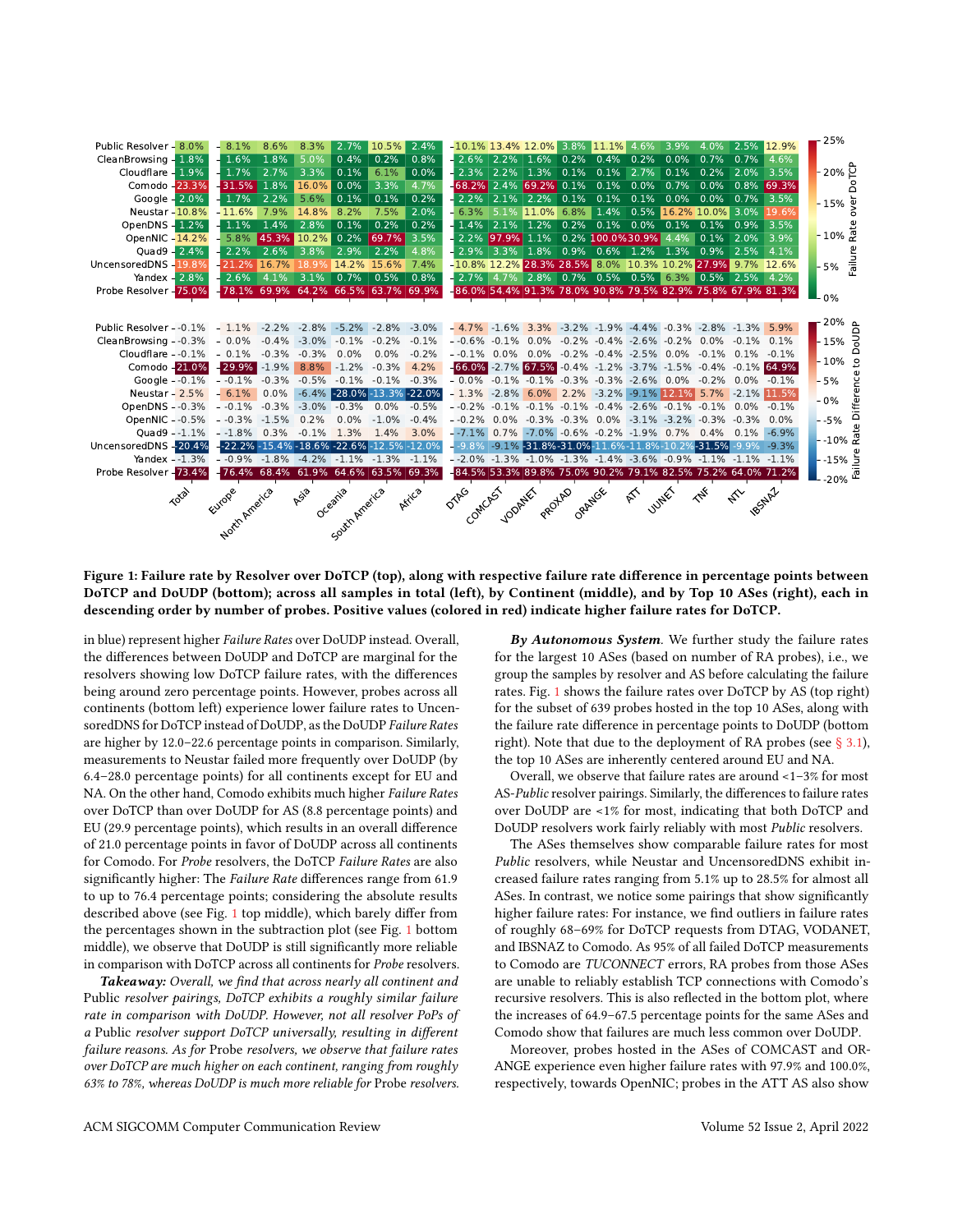moderately high failure rates of 30.9%. This indicates that nearly all DoTCP requests from the former two ASes encounter issues which lead to no valid DoTCP responses from OpenNIC. We find that 96% of all failed DoTCP measurements to OpenNIC result in Timeout errors which surpass the 5 second threshold. Considering that other Public resolvers and ASes do NOT show similarly high failure rates for OpenNIC, this observation suggests issues specific to the paths between OpenNIC and the ASes of COMCAST as well as ORANGE, e.g., blackholing. This is supported by the fact that the differences in failure rates for OpenNIC (Fig. [1](#page-6-0) bottom) are 0.0% for both COMCAST and ORANGE, stating that the failure rates are equal using DoTCP and DoUDP.

For Probe resolvers, we observe failure rates ranging from 54.4% for COMCAST up to 91.3% for VODANET across all ASes. In contrast to DoUDP, failure rates are much higher, as the differences in percentage points shown in the bottom plot are about equally as high, ranging from 53.3 to 90.2 percentage points. Given that the Probe resolver failure rates are even higher than seen in the continent-level analysis, this observation supports our above hypothesis which states that most of the measurements to Probe resolvers are forwarded from CPE devices to ISP resolvers with lacking DoTCP support.

In some cases, we find DoTCP to be more reliable than DoUDP: While UncensoredDNS exhibits moderate failure rates (between 8.0% and 28.5%) across all ASes as outlined above, we notice that the failure rate difference to DoUDP ranges from −9.1 to −31.8 percentage points. As such, DoTCP is more reliable than DoUDP for the top 10 ASes when using UncensoredDNS, with most of the DoTCP failures being related to TUCONNECT errors (92%). The same pattern applies to Yandex, which shows failure rates from 0.5% to 6.3% for the different ASes over DoTCP, whereas the differences to DoUDP are between −0.9 and −3.6 percentage points, meaning that DoTCP is more reliable than DoUDP for Yandex. Similarly, Quad9 shows failure rate differences of roughly −7 percentage points for the DTAG, VODANET, and IBSNAZ ASes in particular, which means moderately high failure rates of 8–11% over DoUDP but much more reliable DoTCP behavior with 1.8–4.1% failure rates for these ASes. In contrast, Neustar samples show varying failure rates over DoTCP ranging from 0.5% to 19.6%, as well as failure rate differences to DoUDP between −9.1 and +12.1 percentage points.

Takeaway: In our AS-based analysis, we find that failure rates over DoTCP for most pairings of ASes and Public resolvers are low (<1–3%), which roughly matches the respective failure rates over DoUDP (difference around 0 percentage points). However, we also observe cases in which failure rates over DoTCP are much higher: For some ASes, DoUDP requests are mostly successfully responded to by Comodo; yet, the DoTCP requests failed in more than two out of three measurements from these ASes (68.2–69.3% failure rates). Moreover, our observation also indicate paths specific issues between OpenNIC and COMCAST as well as ORANGE, showing failure rates of 97.9% and 100.0% for DoTCP AND DoUDP. Regarding Probe resolvers, we again observe high failure rates over DoTCP (54.4–91.3%) across all top 10 ASes, indicating that Probe resolvers still lack reliable and vast support for DoTCP.

## <span id="page-7-0"></span>5 RESPONSE TIMES

To enable a direct comparison of DoTCP and DoUDP, we only include probe:resolver pairs with both successful DoTCP AND DoUDP measurements (see Table [3\)](#page-4-0) in our Response Times analysis. Moreover, please recall that domain names are explicitly resolved recursively, which ensures uncached DNS responses and enables comparable results for Public and Probe resolvers (see [§ 3\)](#page-2-0).

The Response Time is defined as the time between the moment the first packet of the measurement is sent by the RA probe until the moment it receives a valid DNS response. While the first packet for DoUDP is the actual DNS query, the TCP 3-way handshake SYN is the first packet for DoTCP. Since we ensure uncached responses, the Response Time also includes the time required for the lookup of the requested domain on the authoritative resolver, and therefore comprises in detail of:

- (1) In case of DoTCP:
- Connection Establishment: Probe ↔ Recursive
- (2) Request: Probe  $\rightarrow$  Recursive  $\rightarrow$  Authoritative
- (3) Response: Authoritative  $\rightarrow$  Recursive  $\rightarrow$  Probe

Hence, DoTCP requires an additional Round-Trip Time (RTT) for the connection establishment between Probe and recursive resolver (step (1)). Thus, we expect DoTCP to result in higher Response Times compared to DoUDP. Therefore, the Response Times over DoTCP presented in Fig. [2](#page-8-0) (top) resemble the time required for all steps (1)– (3). Moreover, the Response Time differences between DoTCP and DoUDP shown in Fig. [2](#page-8-0) (bottom) represent the overhead caused by the TCP connection establishment (step (1)), regardless of whether a cached or uncached record is looked up, as the calculated differences essentially nullify steps (2)–(3) altogether.

 $By Continent.$  We evaluate the observed DNS response times by calculating the median response times per resolver and continent based on the median response times of each probe:resolver pair as shown in Fig. [2](#page-8-0) (top middle).

We observe that DoTCP response times vary between resolvers and continents, where Neustar performs considerably worse on each individual continent ranging from 562.5ms in SA to 1,163.7ms in Africa (AF). In contrast, Google does offer the fastest response times over all continents with 71.3ms, as well as on each individual continent. Moreover, we find regional differences over all resolvers, where EU (58.9–309.4ms) and NA (98.4–335.4ms) show considerably faster response times over all resolvers except Neustar. Evaluating AF, we observe that the continent shows the slowest response times for 8 of the 10 Public resolvers ranging from 296.5ms (Google) to 1,163.7ms (Neustar), hinting at fewer PoPs in AF. To check this hypothesis, we lookup information on the DNS infrastructures published by the operators of the Public resolvers [\[10–](#page-10-28)[12,](#page-10-29) [21,](#page-10-30) [40–](#page-11-17) [43,](#page-11-18) [54,](#page-11-19) [59\]](#page-11-20); for most resolvers, we find that the number of PoPs in AF is indeed lower than in other continents.

To compare DoTCP to DoUDP response times, Fig. [2](#page-8-0) (bottom middle) shows the response times difference between DoTCP and DoUDP for all resolvers and continents. Positive values (colored in red) indicate higher response times for DoTCP, and negative values (colored in blue) represent higher response times over DoUDP.

In total, the response times increase moderately when using DoTCP instead of DoUDP, ranging from 16.7ms (i.e., an increase by 21.0%, Cloudflare) to 48.8ms (66.6%, Comodo) for all Public resolvers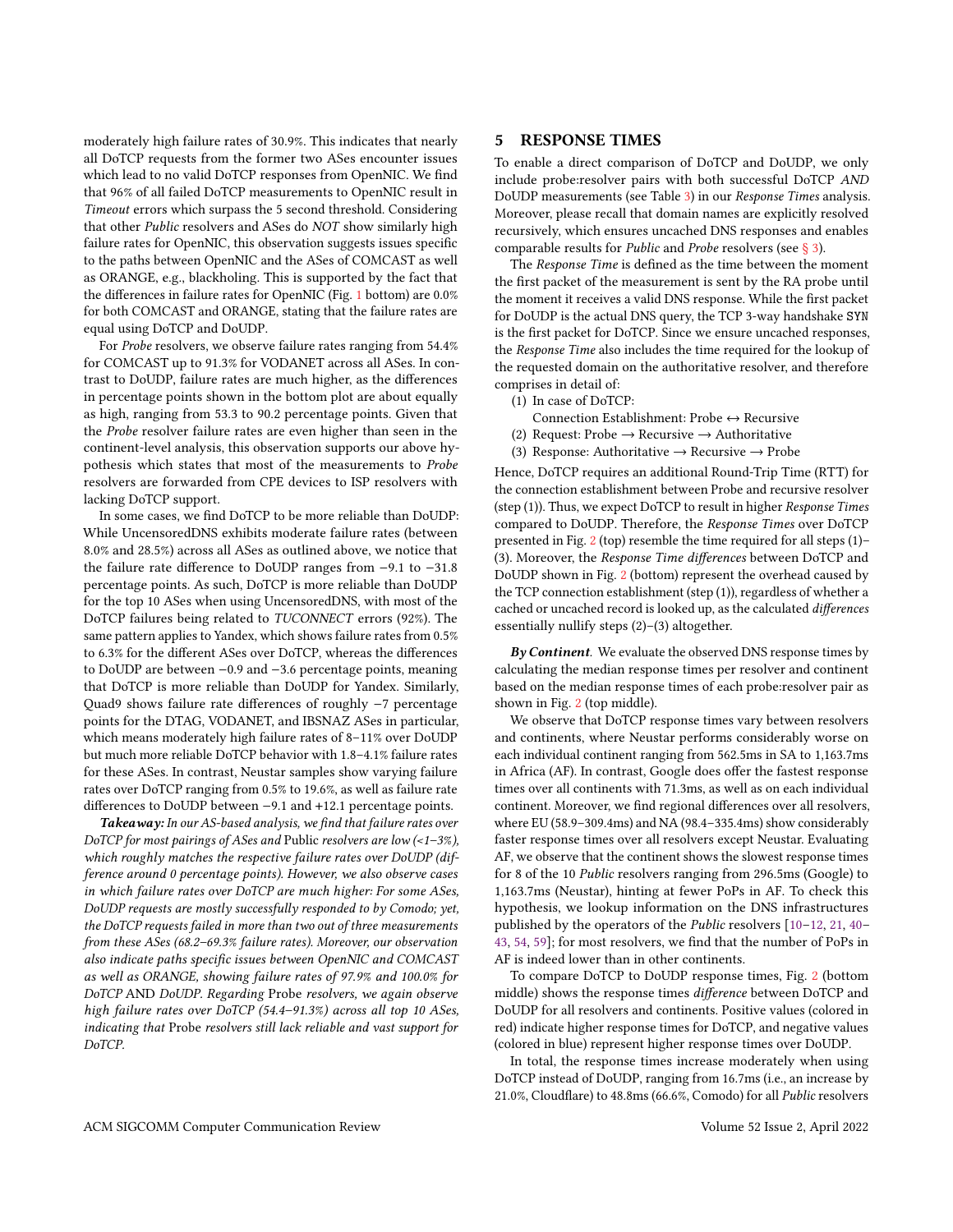<span id="page-8-0"></span>

| Public Resolver - 129.3 |       | 96.1          | 176.4                | 349.3 | 405.3         | 401.8  | 477.2   | 72.5     | 172.0                | 84.9           | 82.5   | 143.5                                                         | 170.3 132.4         |              | 73.0                  | 84.1        | 117.5              | $500  E$                                                                                                                                                                                                                                                  |
|-------------------------|-------|---------------|----------------------|-------|---------------|--------|---------|----------|----------------------|----------------|--------|---------------------------------------------------------------|---------------------|--------------|-----------------------|-------------|--------------------|-----------------------------------------------------------------------------------------------------------------------------------------------------------------------------------------------------------------------------------------------------------|
| CleanBrowsing -         | 85.5  | 70.7          | 110.7                | 313.3 | 297.8         | 308.0  | 451.8   | 62.0     | 102.6                | 75.9           | 49.6   | 265.0                                                         | 109.9               | 74.7         | 53.5                  | 70.5        | 137.0              |                                                                                                                                                                                                                                                           |
| Cloudflare -            | 96.1  | 76.3          | 162.3                | 312.9 | 403.1         | 412.4  | 456.7   | 82.0     | 169.7                | 72.2           | 60.6   | 63.7                                                          | 157.0 111.9         |              | 66.3                  | 81.5        | 108.0              |                                                                                                                                                                                                                                                           |
| Comodo - 122.0          |       | 94.9          | 183.5                | 379.7 | 407.2         | 376.4  | 433.9   | 74.3     | 187.5                | 88.4           | 86.5   | 331.9                                                         | 165.2               | 142.8        | 89.3                  | 89.5        | 103.8              | $\frac{1}{2}$ 400 $\frac{1}{2}$                                                                                                                                                                                                                           |
| Google - 71.3           |       | 58.9          | 98.4                 | 170.4 | 238.7         | 239.0  | 296.5   | 43.0     | 96.2                 | 64.4           | 52.3   | 50.5                                                          | 91.9                | 51.8         | 57.6                  | 74.4        | 59.9               | - 300 ៉ិ                                                                                                                                                                                                                                                  |
| <b>Neustar - 1058.4</b> |       |               | 1056.4 1065.2 1132.8 |       | 680.9         | 562.5  | 1163.7  |          |                      |                |        | -1036.41062.61059.31051.81056.11064.61183.71036.21055.71080.3 |                     |              |                       |             |                    | Ō                                                                                                                                                                                                                                                         |
| OpenDNS-                | 88.9  | 67.1          | 134.3                | 233.7 | 385.7         | 449.7  | 485.1   | 53.6     | 138.8                | 63.5           | 69.5   | 57.9                                                          | 112.6               | 103.7        | 59.0                  | 75.4        | 75.0               |                                                                                                                                                                                                                                                           |
| OpenNIC - 80.7          |       | 66.8          | 163.3                | 254.3 | 338.9         | 376.2  | 403.0   | 49.6     | 149.1                | 61.7           | 63.8   |                                                               |                     | 158.7 132.9  | 72.9                  | 69.5        | 89.0               | $-200E$                                                                                                                                                                                                                                                   |
| Ouad9 - 134.8           |       | 91.8          | 213.3                | 421.6 | 407.6         | 446.0  | 576.0   | 65.6     | 176.5                | 87.2           | 83.6   | 65.0                                                          | 228.0               | 159.0        | 67.1                  | 81.0        | 114.4              |                                                                                                                                                                                                                                                           |
| UncensoredDNS - 314.3   |       | 309.4         | 251.5                | 532.4 | 600.5         | 406.9  | 571.7   | 328.8    | 203.2 298.1          |                | 304.2  | 301.7                                                         | 201.3               | 140.8        | 285.9                 | 319.2 411.2 |                    |                                                                                                                                                                                                                                                           |
| Yandex - 149.5          |       | 130.1         | 335.4                | 475.3 | 679.9         | 541.7  | 478.5   |          | $-118.2$ 345.2 139.0 |                | 135.1  | 132.5                                                         |                     | 335.1 266.2  | 148.4 166.3           |             | 143.0              |                                                                                                                                                                                                                                                           |
| Probe Resolver - 114.0  |       | 79.1          | 134.2                | 207.6 | 377.9         | 281.0  | 459.3   | 76.1     | 125.4                | 79.8           | 88.2   |                                                               | 107.2 138.0         | 91.1         | 76.1                  | 73.4        | 80.2               | $-100\frac{\text{S}}{\text{G}}$                                                                                                                                                                                                                           |
|                         |       |               |                      |       |               |        |         |          |                      |                |        |                                                               |                     |              |                       |             |                    |                                                                                                                                                                                                                                                           |
|                         |       |               |                      |       |               |        |         |          |                      |                |        |                                                               |                     |              |                       |             |                    | [ms]<br>200                                                                                                                                                                                                                                               |
| Public Resolver - 44.7  |       | $-35.6$       | 35.3                 | 104.6 | 59.7          | 103.7  | 187.1   | $-27.3$  | 38.1                 | 33.6           | 30.3   | 75.7                                                          | 26.5                | 21.9         | 24.2                  | 28.0        | 40.1               |                                                                                                                                                                                                                                                           |
| CleanBrowsing - 28.4    |       | $-24.6$       | 10.7                 | 102.9 | 29.0          | 64.4   | 102.4   | $-20.5$  | 15.2                 | 27.6           | 12.6   | 101.8                                                         | $-6.0$              | $-3.7$       | 16.8                  | 19.7        | 25.8               | to DoUDP<br>- 150                                                                                                                                                                                                                                         |
| Cloudflare - 16.7       |       | $-16.4$       | 9.4                  | 16.6  | $-23.1$       | $-8.2$ | $-58.6$ | $-22.5$  | 9.1                  | 21.5           | 13.2   | 15.2                                                          | 16.2                | 10.2         | 17.2                  | 18.3        | 22.1               | $-100$                                                                                                                                                                                                                                                    |
| Comodo - 48.8           |       | $-35.6$       | 31.6                 | 135.0 | 58.9          | 130.1  | 184.8   | $-31.4$  | 49.5                 | 40.1           | 27.3   | 116.8                                                         | 14.7                | 21.0         | 27.3                  | 31.2        | 42.0               |                                                                                                                                                                                                                                                           |
| Google - 17.8           |       | $-15.4$       | 15.0                 | 25.9  | 29.8          | 20.8   | 73.0    | $-10.5$  | 18.2                 | 20.2           | 12.8   | 11.7                                                          | 6.7                 | 8.8          | 14.0                  | 22.8        | 14.5               | $-50$                                                                                                                                                                                                                                                     |
| <b>Neustar - 1003.4</b> |       | $-1013.8$     | 954.6                | 972.1 | 496.7         | 304.9  | 882.8   |          | $-1007.5961.7$       |                |        | 1022.91009.81009.2 953.4                                      |                     | 1080.1       |                       |             | 1000.91013.01027.2 | Difference<br>$-0$                                                                                                                                                                                                                                        |
| OpenDNS - 21.7          |       | $-16.3$       | 13.0                 | 34.5  | $-5.1$        | 1.7    | 44.3    | $-16.5$  | 10.9                 | 21.3           | 17.9   | 14.1                                                          | 2.6                 | 5.0          | 13.8                  | 21.9        | 11.5               |                                                                                                                                                                                                                                                           |
| OpenNIC - 28.6          |       | $-22.7$       | 20.1                 | 55.6  | 20.3          | 123.9  | 184.8   | $-16.2$  | 29.8                 | 22.9           | 19.6   |                                                               | 6.2                 | 0.8          | 23.5                  | 19.7        | 35.8               | $-50$                                                                                                                                                                                                                                                     |
| Ouad9 - 36.1            |       | $-14.7$       | 43.1                 | 77.6  | 12.4          | 155.6  | 26.2    | $- -7.5$ | 26.9                 | 1.6            | 27.0   | 11.7                                                          | 35.2                | 28.9         | 21.8                  | 22.3        | 15.1               | $-100 \frac{e}{E}$                                                                                                                                                                                                                                        |
| UncensoredDNS - 39.1    |       | $-48.2$       | $-24.4$              | 126.6 | 118.9         | 53.9   | 235.6   | 6.6      | $-49.4$              | 59.6           | 65.6   | $-2.2$                                                        | $-59.5$             | $-76.8$      | 47.9                  | $-4.5$      | 36.4               |                                                                                                                                                                                                                                                           |
| Yandex - 33.7           |       | $-29.5$       | 133.0                | 204.1 | 300.3         | 236.7  | 199.1   | $-25.2$  | 143.5                | 33.4           | 32.9   | 32.3                                                          |                     | 133.2 101.6  | 44.5                  | 44.0        | 31.6               |                                                                                                                                                                                                                                                           |
| Probe Resolver - 22.2   |       | $-12.5$       | 17.9                 | 29.0  | 24.4          | $-9.3$ | $-1.3$  | $-20.1$  | 14.7                 | 25.3           | 9.7    | 42.6                                                          | 12.3                | $-4.8$       | 27.5                  | 4.1         | 20.4               |                                                                                                                                                                                                                                                           |
|                         |       |               |                      |       |               |        |         |          |                      |                |        |                                                               |                     |              |                       |             |                    | $-150$ ights $-200$ ights $200$ ights $200$ ights $200$ ights $200$ in the set of $\approx 200$ in the set of $\approx 200$ in the set of $\approx 200$ in the set of $\approx 200$ in the set of $\approx 200$ in the set of $\approx 200$ in the set of |
|                         | Total |               |                      | Asia  | Oceania       |        | Arrica  | DTAG     |                      |                |        |                                                               | $\hat{\mathscr{C}}$ | <b>JUME!</b> | $\times \mathbb{R}^k$ | $A^{\sim}$  | 18SNAZ             |                                                                                                                                                                                                                                                           |
|                         |       | North America |                      |       | South America |        |         | Comcass  |                      | 100ANE PROTAGE | ORANGE |                                                               |                     |              |                       |             |                    |                                                                                                                                                                                                                                                           |
|                         |       |               |                      |       |               |        |         |          |                      |                |        |                                                               |                     |              |                       |             |                    |                                                                                                                                                                                                                                                           |
|                         |       |               |                      |       |               |        |         |          |                      |                |        |                                                               |                     |              |                       |             |                    |                                                                                                                                                                                                                                                           |

Figure 2: Median response time by Resolver based on medians for probe and resolver over DoTCP (top), along with respective response time difference between DoTCP and DoUDP (bottom); across all samples in total (left), by Continent (middle), and by Top 10 ASes (right), each in descending order by number of probes. Positive values (colored in red) indicate higher median response times for DoTCP.

except Neustar, where the response time is increased by 1,003.4ms (1,824.6%). Overall, the relative increase is less than 37% for 6 out of 10 Public resolvers. Cloudflare does show minor increases with 16.6ms for AS, 16.4ms for EU, and 9.4ms for NA, but does manage to achieve lower response times over DoTCP in comparison with DoUDP in AF (−58.6ms), Oceania (OC) (−23.1ms), and SA (−8.2ms) as well. Notably, Probe resolvers achieve lower response times for DoTCP in SA (−9.3ms) and AF (−1.3ms), and also show only minor increases of 12.5–29.0ms for the remaining continents. This results in a total increase of 22.2ms for all Probe resolvers, which is a relative increase of 24.1% when switching from DoUDP to DoTCP. As Probe resolvers primarily consist of ISP resolvers (see  $\S 3.1$  and  $\S 4$ ), they are located closer to the home probes than Public resolvers which are typically hosted in data centers farther away [\[19\]](#page-10-11). Therefore, we attribute the lower observed response times to these shorter paths, which result in lower latencies due to faster handshakes.

Takeaway: Response times over DoTCP are highly varying depending on the continent of the probe for Public and Probe resolvers, ranging from 58.9ms to more than one second. Response times are especially high in AF (296.5–1,163.7ms), which we attribute to the lower number of resolver PoPs in AF. On the other hand, we observe the lowest response times for EU and NA, which are both continents with the most PoPs w.r.t. both resolver endpoints and RA probes. Nevertheless, we find DoTCP to be slower than DoUDP for nearly all pairs of continent and resolver, with largely varying response time differences (from −58.6ms to 1,013.8ms). However, the relative increase over all

continents is less than 25% for all Probe resolvers, and less than 37% for 6 out of 10 Public resolvers.

By Autonomous System. To investigate response times for the top 10 ASes, we calculate the median response times per resolver and AS based on the median response times of the probe:resolver pairs, i.e., analogous to the continent-based analysis. Fig. [2](#page-8-0) presents the absolute medians for each resolver and AS (top right), as well as the difference in response times to DoUDP (bottom right). Note that due to the 100.0% failure rate observed for ORANGE using OpenNIC (see  $\S$  4), the respective value could not be determined, which is denoted by the empty cell in the plot.

Overall, the response times roughly match the continent-based response time for EU and NA as discussed in the previous analysis, however, recall that the top 10 ASes are centered around EU and NA. Other patterns, such as Neustar and UncensoredDNS showing higher response times overall, also apply to the AS-based analysis. Similarly, the determined response times are comparable across most resolvers for an individual AS, although we also see outliers with higher response times:

For instance, the NA-based ASes, namely COMCAST, ATT, and UUNET exhibit higher response times of mostly above 100ms, especially for Yandex (266.2–345.2ms). This is likely because PoPs of Yandex' DNS service are located in Russia, Commonwealth of Independent States (CIS) countries, and Western Europe [\[59\]](#page-11-20): Therefore, probes of NA-based ASes are located much farther away than probes in EU, resulting in significantly higher response times.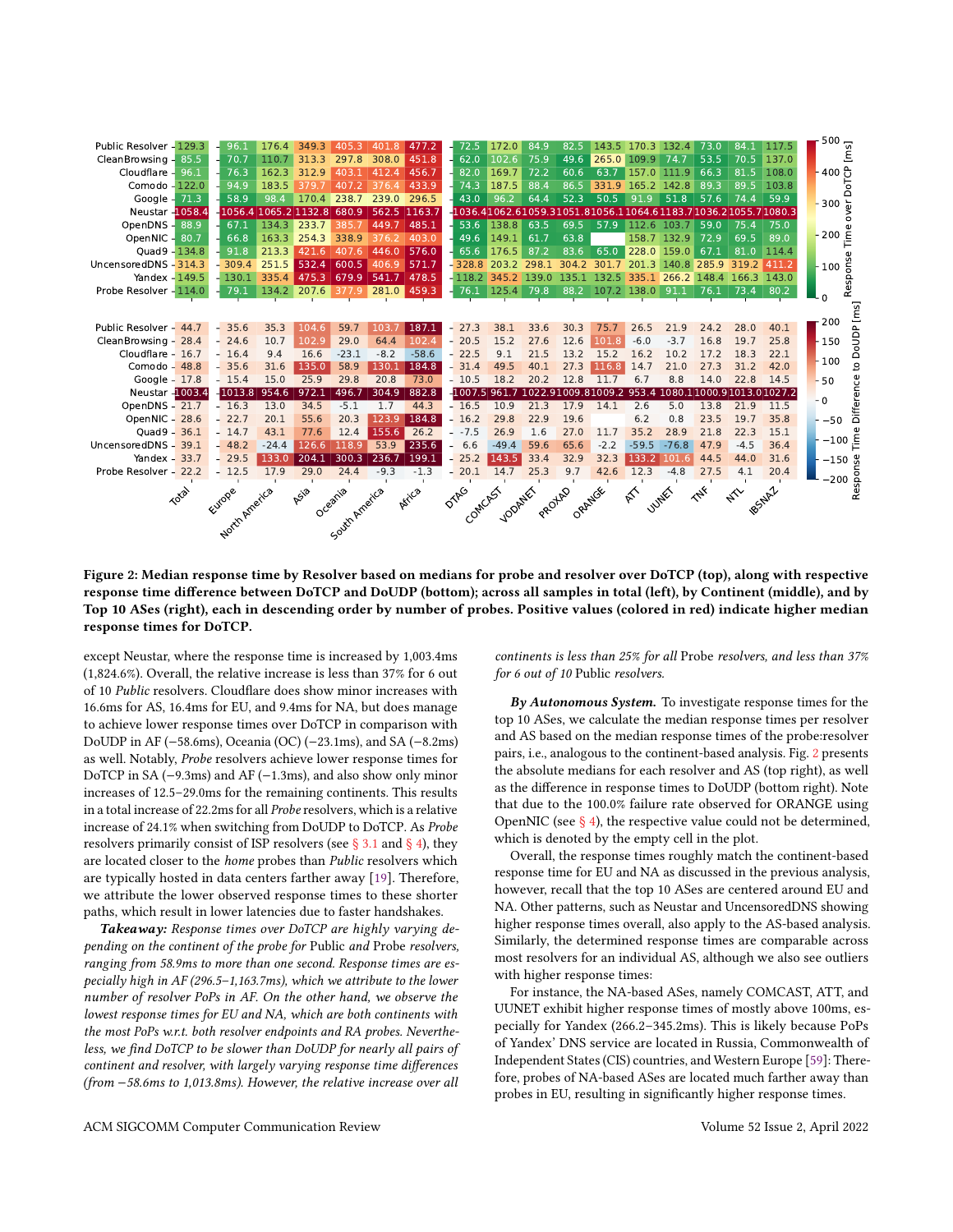In contrast, the remaining ASes, all of which are EU-based, measure response times of approximately 50–90ms for most pairings. This is likely due to larger geographical distances that packets have to travel in NA, compared to the more compact landmass in EU, which is ultimately reflected in the ASes as well. An exception to this is IBSNAZ (based in Italy), which shows higher response times of around 100ms for most resolvers, although this is still lower than the response times seen by the NA-based ASes. On the other hand, samples from ORANGE also show higher response times when querying CleanBrowsing (265.0ms) and Comodo (331.9ms).

Contrasting the response times of Probe and Public resolvers, the AS-based analysis reveals that Probe resolvers are mostly on par with Public resolvers, whereas the failure rates are significantly worse (see  $\S$  4).

Regarding the response time differences between DoTCP and DoUDP, we observe that for most pairings DoTCP is slower by up to 50ms, with many values accumulating around 10–20ms. However, we find that UncensoredDNS achieves response time differences between −49.4ms and −76.8ms for the US-based ASes, indicating that responses from UncensoredDNS over DoTCP are faster than over DoUDP for these ASes. Nevertheless, the exceptional cases of higher response times over DoTCP for specific AS-resolver pairings (discussed above) are all reflected through higher deltas in the difference plot as well, overall showing that DoTCP is slower than DoUDP for probes in the top 10 ASes.

Takeaway: The top 10 ASes provide a more in-depth perspective of the response time analysis for probes in EU and NA: We notice that NAbased ASes are slow when using Yandex due to geographical distance, as Yandex primarily operates around Russia. On the flip side, EU-based ASes measure the lowest response times, which we attribute to the high density of both resolver PoPs and probe deployments. Altogether, we find Probe resolvers exhibit roughly comparable response times to Public resolvers. Nevertheless, across each AS and nearly all resolvers, DoTCP is slower than DoUDP.

Optimizations. To put our results into perspective, we take a closer look at two key features aiming to improve DoTCP response time, which are both recommended by recent standardization efforts focussing on operational requirements for DoTCP [\[33\]](#page-10-31): TFO and EDNS0 TCP keepalive. While TFO [\[9\]](#page-10-32) reduces the handshake time by one RTT for connections following an initial exchange of a TFO cookie, EDNS0 TCP keepalive [\[58\]](#page-11-21) allows DNS resolvers to keep a TCP connection alive. Both mechanisms can be leveraged to reduce the DoTCP response time by one RTT, hence, bringing it on par with DoUDP. Although RA does not provide information on the usage of TFO or EDNS0 TCP keepalive within their documentation (or the measurement results itself), we setup a recursive resolver to explicitly check the probe's support for both features. For this, we randomly selected 50 probes and issued one DoTCP query per probe. We find that none of the requests include either the TFO or the EDNS0 TCP keepalive option. As RA probes issue DNS measurements identically with the same options and parameters, we conclude that none of our requests used the features.

To evaluate the general support of these features on the Public resolvers, we manually check each of the Public resolvers by explicitly requesting a TFO cookie and setting the edns-tcp-keepalive EDNS(0) option in our queries from a single vantage point. However, none of the tested resolvers returned the edns-tcp-keepalive EDNS(0) option required for EDNS0 TCP keepalive, nor a TFO cookie required for TFO. An exception to this is Google, which responds with a TFO cookie. Using the cookie in subsequent connections, however, was only successful in rare cases: The resolver terminated the connection upon receiving the TFO cookie for most measurements, falling back to a traditional TCP handshake instead. This behavior is also observed by [\[16\]](#page-10-10) and indicates DNS load balancing, which does not factor previous connections into account for server selection. While [\[33\]](#page-10-31) recommends the usage of TFO by leveraging the same TFO key in load balancing scenarios as well, the behavior as observed on Google actually increases the response time by one RTT due to the connection reset following the refused TFO cookie.

Takeaway: None of the tested public resolvers support EDNS0 TCP keepalive, and TFO is only supported by Google. However, using the TFO cookie in subsequent connections to Google was only successful in rare cases: due to the connection reset following the refused TFO cookie, the usage of TFO on Google actually increases the response time in the majority of cases.

## <span id="page-9-0"></span>6 LIMITATIONS & FUTURE WORK

We acknowledge that observations from RA probes are not fully representative and unconditionally generalizable for the whole Internet. Given probes are mainly deployed in EU and NA, the probes selected in our study are also heavily centered around these regions (see [§ 3.1\)](#page-2-2). However, we still aggregate all samples across a continent (and AS) for the Failure Rate and Response Time analyses: Reducing the number of samples from EU and NA to be comparable to other continents would have overall resulted in a much lower number of data points and, therefore, in a reduced representativeness of the measurement study.

Since we measure DoTCP from the Edge, we cannot control or analyze possible path influences on the signaled EDNS(0) Buffer Sizes (see  $\S$  3.2). For instance, middleboxes might change the  $EDNS(0)$ Buffer Size based on a static configurations or a discovered path MTU. RFC 6891 [\[14\]](#page-10-5) explicitly prohibits this for simple DNS forwarders. However, the RFC makes an exception for middleboxes with additional functionality, which are allowed to process and act on the EDNS(0) Buffer Size; e.g., CoreDNS [\[13\]](#page-10-33) leverages this to override the buffer size in order to prevent IP fragmentation.

Additionally, we cannot determine the origin of failures (see  $\S$  4) and high delays along the paths (see  $\S$  5) in more detail, as RA probes do not provide such information in the measurement results. We also acknowledge that Probe resolvers with private IPv4 addresses (e.g., CPEs) may use either ISP or public DNS services as upstream DNS, which we cannot further differentiate with the measured data (see [§ 4\)](#page-5-0).

As this paper provides a unique insight at DNS over TCP, it is also limited to a View from the Edge. Hence, we plan to extend our study in order to obtain a more complete picture: First, we intend to measure domains for which we operate the authoritative server, which will allow us to have more fine-grained control regarding measured properties like EDNS(0) Buffer Sizes and the actual size of DNS responses. While this will contribute a view of DoTCP between resolvers and authoritative servers, we will also explicitly study truncation and IP fragmentation on stub to recursive resolvers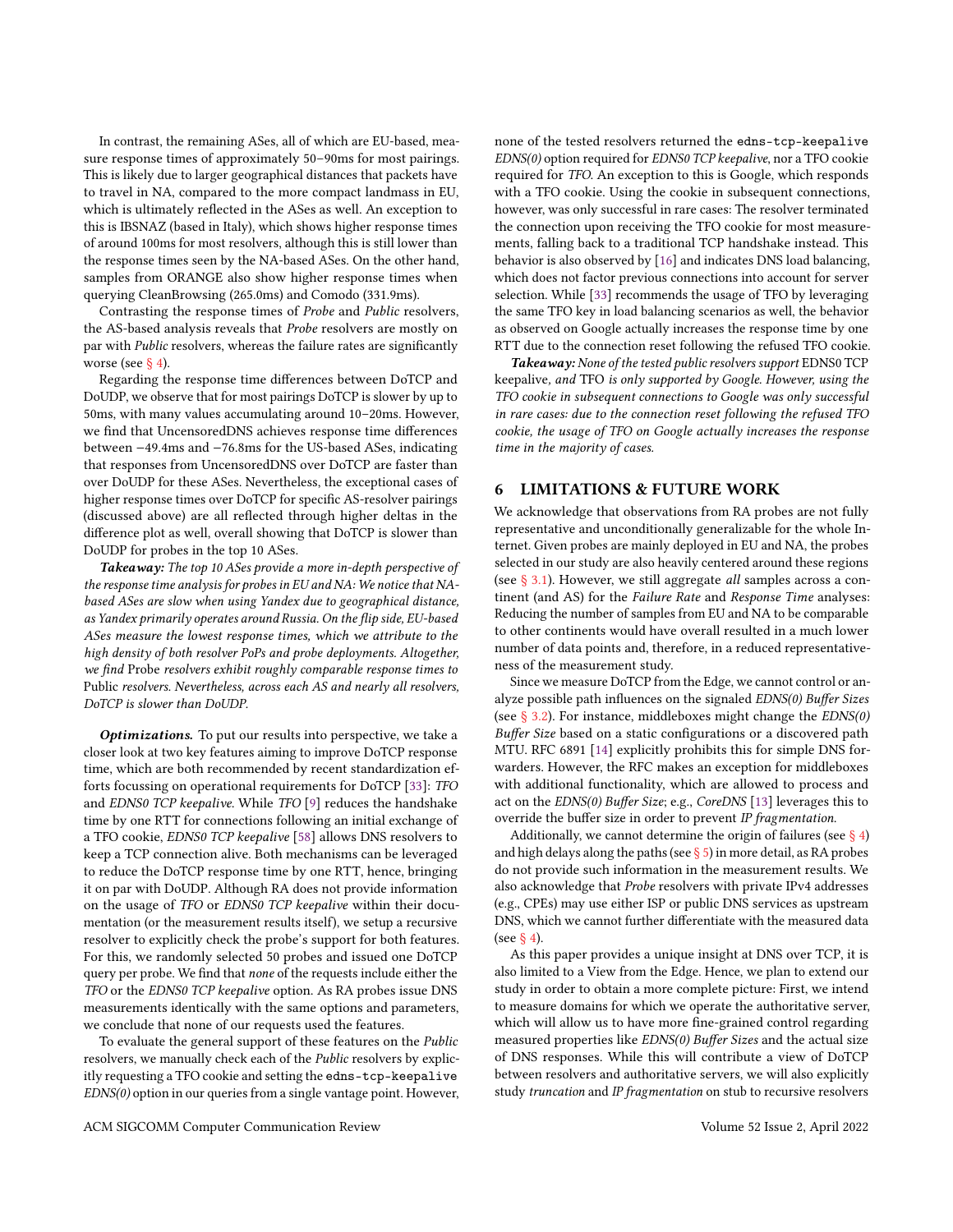by issuing DNS queries to controlled recursive resolvers. Moreover, this setup will enable us to study the benefits of TFO and EDNS0 TCP keepalive, and their effects on application layer protocols. Since QUIC, as a reliable, end-to-end encrypted transport protocol, is designed to improve on several shortcomings of TCP, DNS over QUIC (DoQ) can potentially obsolete the necessity to fall back to DoTCP altogether. We recently presented a study on DoQ [\[31\]](#page-10-34), where we focused on a comparative analysis between DoQ, DoT, DoH, DoUDP, as well as DoTCP. However, the study is limited to a single vantage point, which is why we plan to measure DoQ from the Edge in order to draw additional comparisons with DoTCP. This will allow us to provide a more holistic view of DNS variations to complement comparable studies on DoT and DoH.

## <span id="page-10-12"></span>7 CONCLUSION

We presented a unique view on DNS over TCP (DoTCP) from the Edge using 2,500 RIPE Atlas (RA) probes deployed in residential home networks around the globe. Based on 12.1M DNS requests issued to Public and Probe recursive resolvers over DNS over UDP (DoUDP) and DoTCP, we evaluated Response Times as well as Failure Rates of DoTCP.

We showed that Response Times are highly varying depending on the continent of the probes location for Public and Probe resolvers, and that DoTCP is generally slower than DoUDP. Although this was expected, the relative increase in Response Time is less than 37% for most resolvers. While TFO and EDNS0 TCP keepalive can be leveraged to further reduce the DoTCP response times, we showed that support on Public resolvers is still missing, hence leaving room for optimizations in the future.

Analyzing Failure Rates, we determined that Public resolvers generally have comparable reliability for DoTCP and DoUDP. However, Probe resolvers show a significantly different behavior, as their failure rate for DoTCP is considerably higher with 74.96%; as a result, DoTCP queries targeting Probe resolvers fail in 3 out of 4 cases. Therefore, Probe resolvers largely do not comply with the standard described in RFC 7766, which states that all DNS implementations MUST support both DoUDP as well as DoTCP. As such, Probe resolvers face issues with fallback to DoTCP in case of large DNS responses to date. This problem will only aggravate in the future: As DNS response sizes will continue to grow, the need for DoTCP will solidify.

#### ACKNOWLEDGEMENTS

We thank Jan Rüth, Alessandro Finamore, Matteo Varvello, and the anonymous reviewers for their insightful feedback and guidance. In addition, we thank RIPE Atlas for providing the measurement infrastructure. This work was partly supported by the Volkswagenstiftung Niedersächsisches Vorab (Funding No. ZN3695).

## REFERENCES

- <span id="page-10-24"></span>[1] Alexa. 2022. Top sites. <https://www.alexa.com/topsites> [Online; accessed 2022-Mar-31].
- <span id="page-10-22"></span>[2] Vaibhav Bajpai et al. 2015. Lessons Learned From Using the RIPE Atlas Platform for Measurement Research. Computer Communication Review 45, 3 (2015), 35–42. <https://doi.org/10.1145/2805789.2805796>
- <span id="page-10-26"></span>[3] Vaibhav Bajpai et al. 2019. The Dagstuhl Beginners Guide to Reproducibility for Experimental Networking Research. SIGCOMM Comput. Commun. Rev. 49, 1 (Feb. 2019), 24–30. <https://doi.org/10.1145/3314212.3314217>
- ACM SIGCOMM Computer Communication Review Volume 52 Issue 2, April 2022
- <span id="page-10-27"></span>[4] BIND9. 2022. BIND 9.16.8 Release Notes. [https://bind9.readthedocs.io/en/v9\\_](https://bind9.readthedocs.io/en/v9_16_8/notes.html#notes-for-bind-9-16-8) [16\\_8/notes.html#notes-for-bind-9-16-8](https://bind9.readthedocs.io/en/v9_16_8/notes.html#notes-for-bind-9-16-8) [Online; accessed 2022-Mar-31].
- <span id="page-10-15"></span>[5] Ron Bonica et al. 2020. IP Fragmentation Considered Fragile. RFC 8900. [https:](https://doi.org/10.17487/RFC8900) [//doi.org/10.17487/RFC8900](https://doi.org/10.17487/RFC8900)
- <span id="page-10-6"></span>[6] Robert T. Braden. 1989. Requirements for Internet Hosts - Application and Support. RFC 1123. <https://doi.org/10.17487/RFC1123>
- <span id="page-10-8"></span>[7] Markus Brandt et al. 2018. Domain Validation++ For MitM-Resilient PKI. In Proceedings of the 2018 ACM SIGSAC Conference on Computer and Communications Security. <https://doi.org/10.1145/3243734.3243790>
- <span id="page-10-13"></span>Sebastian Castro et al. 2010. Understanding and Preparing for DNS Evolution. In Traffic Monitoring and Analysis. [https://doi.org/10.1007/978-3-642-12365-8\\_1](https://doi.org/10.1007/978-3-642-12365-8_1)
- <span id="page-10-32"></span>[9] Yuchung Cheng et al. 2014. TCP Fast Open. RFC 7413. [https://doi.org/10.17487/](https://doi.org/10.17487/RFC7413) [RFC7413](https://doi.org/10.17487/RFC7413)
- <span id="page-10-28"></span>[10] CleanBrowsing. 2022. How CleanBrowsing Works. [https://cleanbrowsing.org/](https://cleanbrowsing.org/how-it-works/) [how-it-works/](https://cleanbrowsing.org/how-it-works/) [Online; accessed 2022-Mar-31].
- [11] Cloudflare. 2022. The Cloudflare global networks. [https://www.cloudflare.com/](https://www.cloudflare.com/network/) [network/](https://www.cloudflare.com/network/) [Online; accessed 2022-Mar-31].
- <span id="page-10-29"></span>[12] Comodo. 2022. Appendix 2 - Comodo Secure DNS Service. [https://help.comodo.](https://help.comodo.com/topic-399-1-904-11738-Appendix-2---Comodo-Secure-DNS-Service.html) [com/topic-399-1-904-11738-Appendix-2---Comodo-Secure-DNS-Service.html](https://help.comodo.com/topic-399-1-904-11738-Appendix-2---Comodo-Secure-DNS-Service.html) [Online; accessed 2022-Mar-31].
- <span id="page-10-33"></span>[13] CoreDNS. 2022. CoreDNS bufsize plugin. [https://github.com/coredns/coredns/](https://github.com/coredns/coredns/tree/master/plugin/bufsize) [tree/master/plugin/bufsize](https://github.com/coredns/coredns/tree/master/plugin/bufsize) [Online; accessed 2022-Mar-31].
- <span id="page-10-5"></span>[14] Joao da Silva Damas et al. 2013. Extension Mechanisms for DNS (EDNS(0)). RFC 6891. <https://doi.org/10.17487/RFC6891>
- <span id="page-10-20"></span>[15] Tianxiang Dai et al. 2021. DNS-over-TCP Considered Vulnerable. In Proceedings of the Applied Networking Research Workshop (ANRW '21). 76–81. [https://doi.](https://doi.org/10.1145/3472305.3472884) [org/10.1145/3472305.3472884](https://doi.org/10.1145/3472305.3472884)
- <span id="page-10-10"></span>[16] Casey Deccio and Jacob Davis. 2019. DNS Privacy in Practice and Preparation (CoNEXT '19). <https://doi.org/10.1145/3359989.3365435>
- <span id="page-10-7"></span>[17] John Dickinson et al. 2016. DNS Transport over TCP - Implementation Requirements. RFC 7766. <https://doi.org/10.17487/RFC7766>
- <span id="page-10-19"></span>[18] DNS flag day. 2020. DNS flag day 2020. <https://dnsflagday.net/2020/> [Online; accessed 2022-Mar-31].
- <span id="page-10-11"></span>[19] Trinh Viet Doan et al. 2021. Evaluating Public DNS Services in the Wake of Infinited Bodin of the Electric Electric of DNS. In IFIP Networking 2021. [https://doi.org/10.](https://doi.org/10.23919/IFIPNetworking52078.2021.9472831) [23919/IFIPNetworking52078.2021.9472831](https://doi.org/10.23919/IFIPNetworking52078.2021.9472831)
- <span id="page-10-16"></span>[20] Kazunori Fujiwara and Paul A. Vixie. 2021. Fragmentation Avoidance in DNS. Internet-Draft draft-ietf-dnsop-avoid-fragmentation-05. Internet Engineering Task Force. [https://datatracker.ietf.org/doc/html/draft-ietf-dnsop-avoid](https://datatracker.ietf.org/doc/html/draft-ietf-dnsop-avoid-fragmentation-05)[fragmentation-05](https://datatracker.ietf.org/doc/html/draft-ietf-dnsop-avoid-fragmentation-05) Work in Progress.
- <span id="page-10-30"></span>[21] Google. 2022. Google Public DNS: Frequently Asked Questions. [https:](https://developers.google.com/speed/public-dns/faq#locations) [//developers.google.com/speed/public-dns/faq#locations](https://developers.google.com/speed/public-dns/faq#locations) [Online; accessed 2022- Mar-31].
- <span id="page-10-9"></span>[22] Amir Herzberg and Haya Shulman. 2013. Fragmentation Considered Poisonous, or: One-domain-to-rule-them-all.org. In 2013 IEEE Conference on Communications and Network Security. <https://doi.org/10.1109/CNS.2013.6682711>
- <span id="page-10-25"></span>[23] Paul E. Hoffman, Andrew Sullivan, and Kazunori Fujiwara. 2019. DNS Terminology. RFC 8499. <https://doi.org/10.17487/RFC8499>
- <span id="page-10-23"></span>[24] Thomas Holterbach et al. 2015. Quantifying Interference between Measurements on the RIPE Atlas Platform. In Internet Measurement Conference 2015. [https:](https://doi.org/10.1145/2815675.2815710) [//doi.org/10.1145/2815675.2815710](https://doi.org/10.1145/2815675.2815710)
- <span id="page-10-21"></span>[25] Austin Hounsel et al. 2020. Comparing the Effects of DNS, DoT, and DoH on Web Performance. In Proceedings of The Web Conference 2020. [https://doi.org/10.](https://doi.org/10.1145/3366423.3380139) [1145/3366423.3380139](https://doi.org/10.1145/3366423.3380139)
- <span id="page-10-17"></span>[26] Geoff Huston. 2020. Measuring the impact of DNS Flag Day 2020. [https://](https://blog.apnic.net/2020/12/14/measuring-the-impact-of-dns-flag-day-2020/) [blog.apnic.net/2020/12/14/measuring-the-impact-of-dns-flag-day-2020/](https://blog.apnic.net/2020/12/14/measuring-the-impact-of-dns-flag-day-2020/) [Online; accessed 2022-Mar-31].<br>[27] ICANN. 2022. RSSAC002 Data.
- <span id="page-10-3"></span><https://www.dns.icann.org/rssac/rssac002/> [Online; accessed 2022-Mar-31].
- <span id="page-10-0"></span>[28] IETF. 1987. Domain names - concepts and facilities. RFC 1034. [https://doi.org/](https://doi.org/10.17487/RFC1034) [10.17487/RFC1034](https://doi.org/10.17487/RFC1034)
- <span id="page-10-1"></span>[29] IETF. 1987. Domain names - implementation and specification. RFC 1035. <https://doi.org/10.17487/RFC1035>
- <span id="page-10-18"></span>[30] Axel Koolhaas and Tjeerd Slokkker. 2020. Defragmenting DNS. [https://homepages.](https://homepages.staff.os3.nl/~delaat/rp/2019-2020/p78/report.pdf) [staff.os3.nl/~delaat/rp/2019-2020/p78/report.pdf](https://homepages.staff.os3.nl/~delaat/rp/2019-2020/p78/report.pdf)
- <span id="page-10-34"></span>[31] Mike Kosek et al. 2022. One to Rule Them All? A First Look at DNS over QUIC. In Passive and Active Measurement 2022. [https://doi.org/10.1007/978-3-030-98785-](https://doi.org/10.1007/978-3-030-98785-5_24) [5\\_24](https://doi.org/10.1007/978-3-030-98785-5_24)
- <span id="page-10-14"></span>[32] Christian Kreibich et al. 2010. Netalyzr: Illuminating the Edge Network. In Internet Measurement Conference 2010. <https://doi.org/10.1145/1879141.1879173>
- <span id="page-10-31"></span>[33] John Kristoff and Duane Wessels. 2022. DNS Transport over TCP - Operational Requirements. RFC 9210. <https://doi.org/10.17487/RFC9210>
- <span id="page-10-2"></span>[34] Vladimir Ksinant et al. 2003. DNS Extensions to Support IP Version 6. RFC 3596. <https://doi.org/10.17487/RFC3596>
- <span id="page-10-4"></span>[35] NLnet Labs. 2006. Measuring the effects of DNSSEC deployment on query load. [http://www.nlnetlabs.nl/downloads/publications/dnssec/dnssec-effects.](http://www.nlnetlabs.nl/downloads/publications/dnssec/dnssec-effects.pdf) [pdf](http://www.nlnetlabs.nl/downloads/publications/dnssec/dnssec-effects.pdf) [Online; accessed 2022-Mar-31].